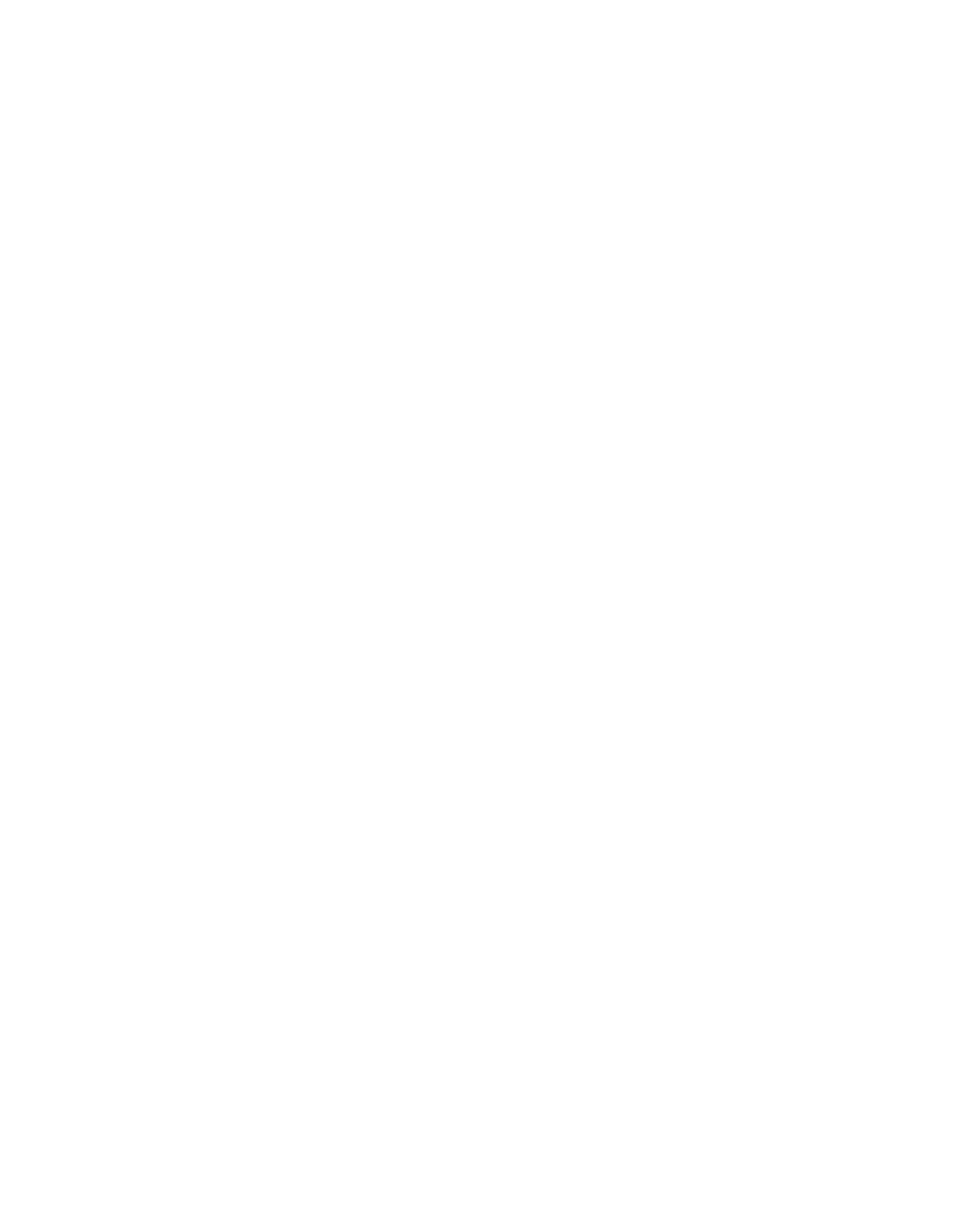## **Table of Contents**

| 1              |     |  |
|----------------|-----|--|
| $\overline{2}$ |     |  |
| 3              |     |  |
| 4              |     |  |
| 5              |     |  |
|                | 5.1 |  |
|                | 5.2 |  |
|                | 5.3 |  |
|                | 5.4 |  |
|                | 5.5 |  |
| 6              |     |  |
|                | 6.1 |  |
|                | 6.2 |  |
|                | 6.3 |  |
| $\overline{7}$ |     |  |
|                | 7.1 |  |
|                | 7.2 |  |
|                | 7.3 |  |
|                | 7.4 |  |
|                |     |  |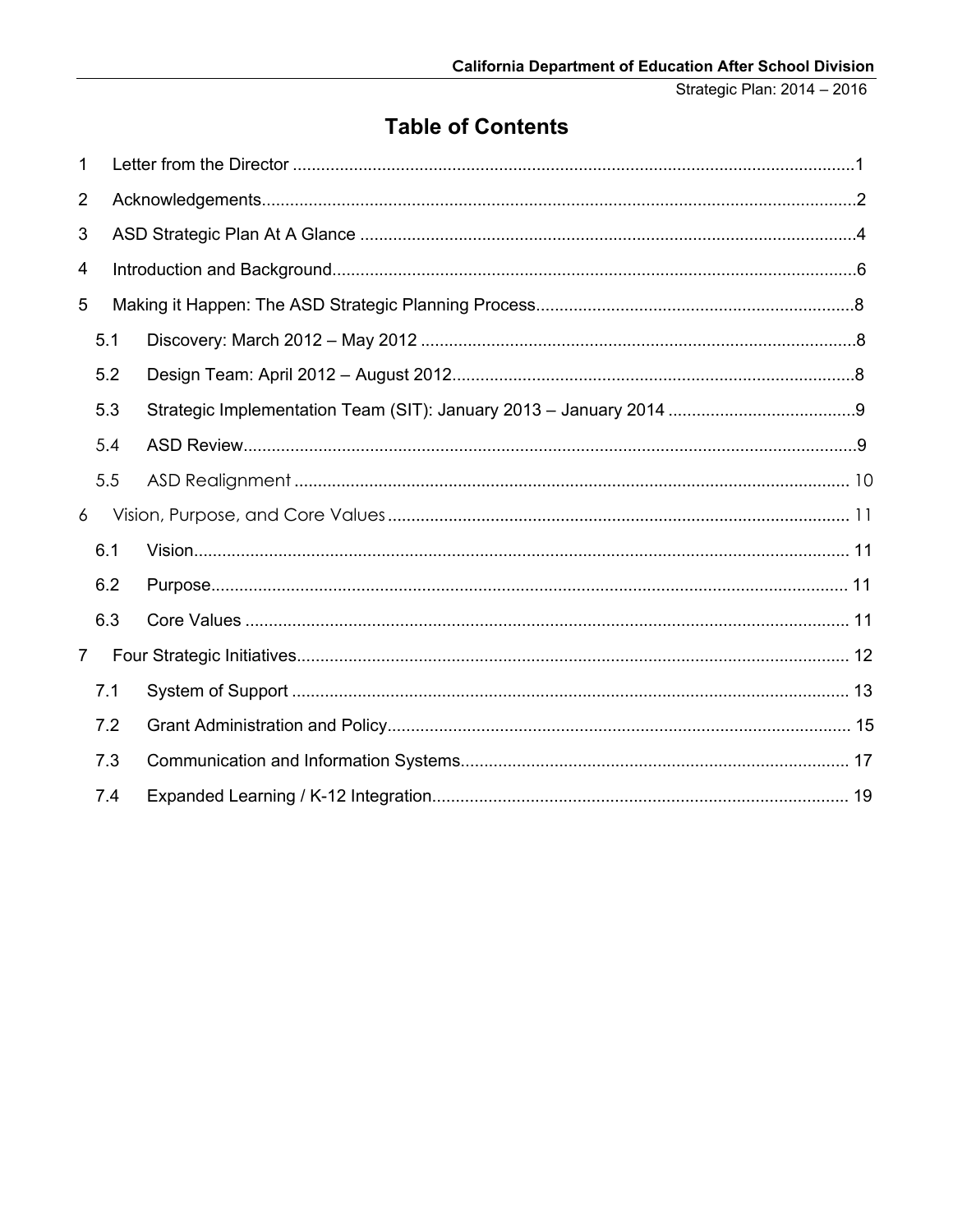#### <span id="page-3-0"></span>**1 Letter from the Director**

To the California Expanded Learning Community,

 I am pleased and proud to present *A Vision for Expanded Learning in California,* the 2014-2016 Strategic Plan developed by the After School Division in collaboration with the field. I believe the vision laid out in this document will serve as a strong roadmap to guide the work of both the After School Division and our colleagues throughout the state. In the coming years more and more of our students will enjoy and benefit from participating in high-quality Expanded Learning programs.

 This document is the culmination of a truly innovative and collaborative planning process between After School Division staff and a highly diverse group of field representatives. I extend my gratitude to all the participants from both ASD and the field. Your commitment to this process and to the young people of California was essential and it is my hope that as you look through the document you see the impact of your contributions. Equally important to the document, another key result of this process, is the new working relationship between CDE and the field. These new collaborative relationships will strengthen future work and benefit all levels of the Expanded Learning system.

 I am excited for what the future holds and I look forward to collaborating with all of you as we work towards our vision for California's Expanded Learning Programs. We will only succeed in meeting this vision with your help and support.

Sincerely,

 Michael Funk, Director, After School Division California Department of Education

1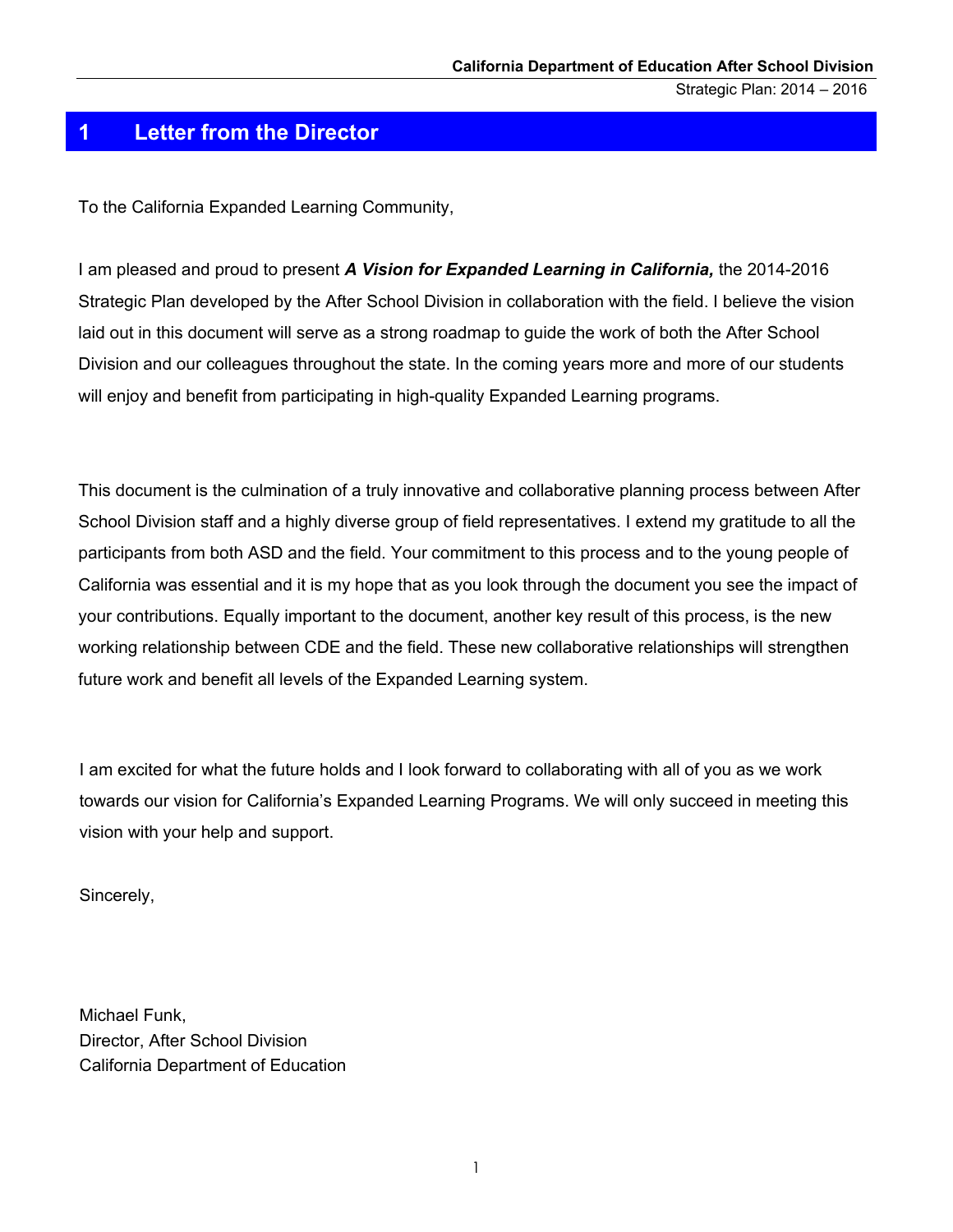#### <span id="page-4-0"></span>**2 Acknowledgements**

 *and express our deepest gratitude to all of those involved in this process. This document represents the culmination of the time, dedication, hard work, and resources of many individuals and organizations. The After School Division (ASD) would like to acknowledge their contributions* 

#### **Design Team Members**

Rocio Abundis-Rodriguez – *ASAPconnect*  Steve Amick – *THINK Together*  Barbara Bell – *ASD*  Joshua Brady – *ASD*  Katie Brackenridge – *Partnership for Children and Youth*  Onda Johnson – *ASD*  Kathy Lewis – *Center for Collaborative Studies*  Julia Ma – *Oakland Unified School District* 

 Lisa McClung – *ASD*  Chuck Nichols – *ASD*  Jennifer Peck – *Partnership for Children and*  Nora Reed – *ASD*  Jason Spencer – *Office of the State Superintendent of*  Lori Ward – *Regional Lead, Region 6*  Mara Wold – *Regional Lead, Region 5 Youth Public Instruction* 

#### **Strategic Implementation Team Members\***

System of Support

Tommy Brewer (Co-Chair) – *LA's BEST*  Iqbal Badwalz (Co-Chair) – *ASD*  Tanya Avila – *SFUSD ExCEL After School Programs* Katie Brackenridge – *Partnership for Children and Youth*  Jeff Davis – *California AfterSchool Network*  Alicia Dorosin – *San Lorenzo High*  Tia Dwyer – *THINK Together*  Mary Jo Ginty – *Regional Lead, Region 11*  Rebecca Goldberg – *South Bay Center for Community Development*  Gloria Halley – *Regional Lead, Region 2*  Arnell Hinkle – *CANFIT* 

 Joann Hoffman – *Hoffman Clark & Associates*  Onda Johnson – *ASD\**  Debra Mason – *Planting Seeds of Health* Sara Mostofi – *The Children's Initiative*  Corey Newhouse – *Public Profit*  Richard Peralta – *Central Valley Afterschool*  Mignonne Pollard – *ASD\**  Ron Quini – *Kamikaze Consulting*  Sara Reyes – *Catholic Charities of Santa Clara County*  Cindy Schneider – *ASD*  Ruth Obel-Jorgensen – *California School-Age Consortium Foundation* 

#### Grant Administration and Policy

Mara Wold (Co-Chair) – *Regional Lead, Region 5* Joshua Brady (Co-Chair) – *ASD*  Steve Amick – *THINK Together*  Barbara Bell – *ASD*  Jizelle Campos – *Fontana Unified School District* Jennifer Cisneros – *Boys & Girls Club of Garden Grove\** Corlene Goi – *ASD*  Debra Hill *– Westminister School District*  Mele Lau-Smith – *SFUSD ExCEL After School Programs*  Karissa Lujan – *ASD*  Roland Maier *– Cuyama Joint Unified School District*  Sandra McBrayer – *Children's Initiative* 

 Susie Morikawa – *ASD*  Cathie Mostovoy – *Mostovoy Strategies*  Dan Ramsay – *ASD*  Luis Santana – *Reading and Beyond*  Andrea Shumate – *ASD*  Tissy Simmons – *ASD*  Ann Marie Smith – *Institute for Student Success Inc.*  Harry Talbot – *LAUSD Beyond the Bell\**  Don Taylor – *ASD\**  Diane Wilcock – *Regional Lead, Region 7*  Melanie Seus – *Boys & Girls Club of Garden Grove\** 

*\* Members designated with an asterisk only served a partial year.*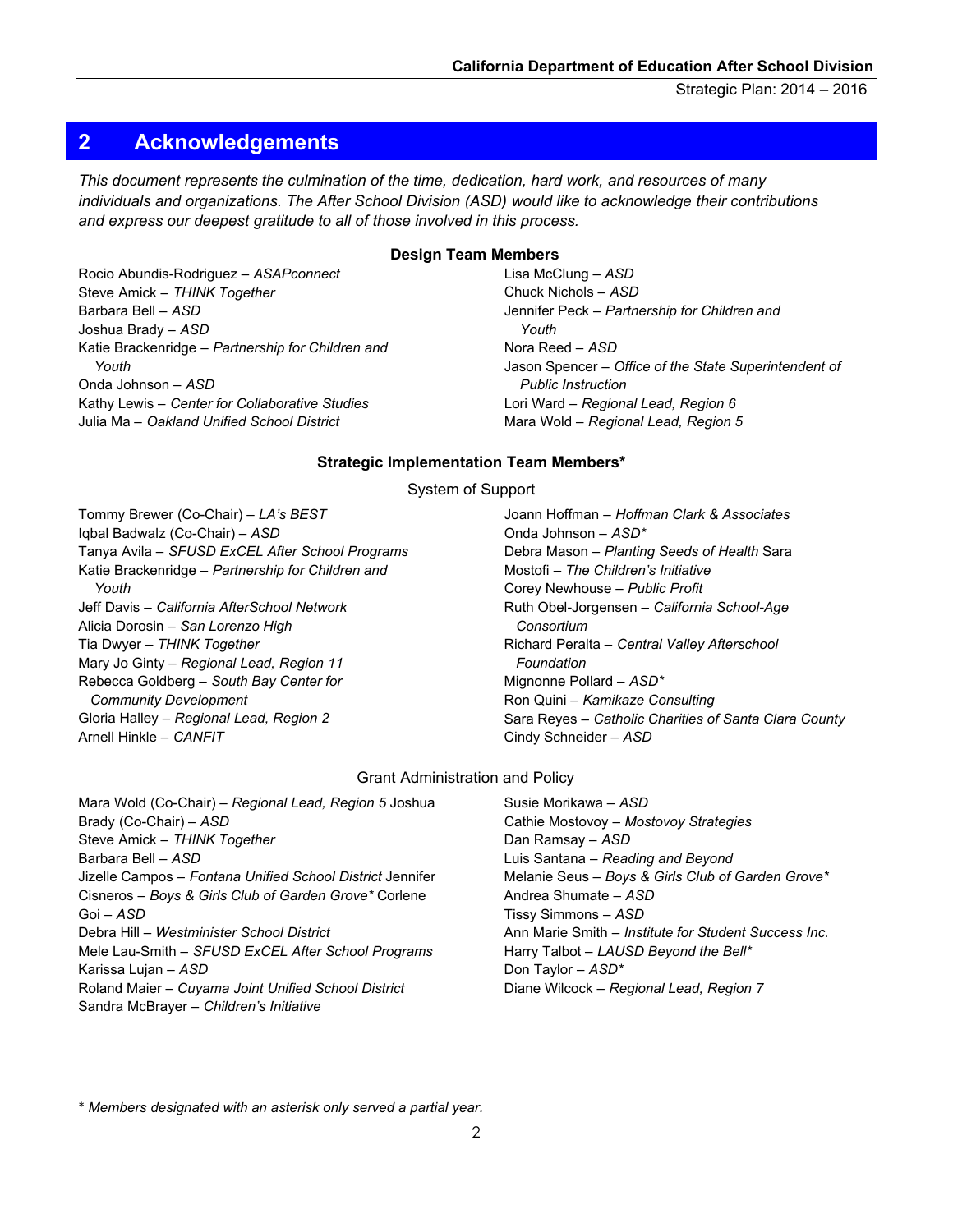#### Communication and Information Systems

 Frank Escobar (Co-Chair) – *Visalia Unified School*  Nora Reed (Co-Chair) – *ASD*  Boesch – *Tehachapi Unified School District*  Ella Graham *– ASD\**  Brian Griffin *– Lindsay Unified School District\** Nora Hana – *San Joaquin County Office of District*  Rocio Abundis-Rodriguez – *ASAPconnect* Julie Deborah Denico – *ASD\**  Kelly Faustino – *California Afterschool Network Education* 

 Joe Hudson – *Regional Lead, Region 4*  Chris Johnson – *Woodcraft Rangers*  Laurie Maak – *WestEd*  Melissa Mayorga – *City of Montclair\**  Chuck Nichols *– ASD\**  Sandra Portasio *– Redwood City School District\**  Laura C. Romero – *Brillante Strategies*  Aleah Rosario – *CalSAC/Consult 4 Kids*  Luis Trejo – *SoluNet*  Johannes Troost – *ASD*  Mike Snell – *California Teaching Fellows* 

#### Expanded Learning/K-12 Integration

 Zenae Scott (Co-Chair) – *Sacramento City Unified*  Anissa Sonnenburg (Co-Chair) – *ASD*  Jhumpa Battacharya – *Development without Limits*  Roger Bylund – *Paradise USD*  Jennifer Crawford – *Tranquility Elementary–Golden*  Bud Darwin – *Pro-Youth/Heart\**  Cathye Estes – *Beyond Empowering Affecting*  Yvonne Evans - *ASD*  Julia Fong Ma – *Oakland Unified School District*  Pablo Garcia – *Woodcraft Rangers*  Melissa Griffith – *South Bay Union School District School District West\* Plains Unified\**  Mary E. Davis – *Glenn County Office of Education Tomorrow* 

#### **Funding Support**

David and Lucile Packard Foundation James Irvine Foundation S.D. Bechtel, Jr. Foundation

 Beth Lopez – *ASD\**  Randy Mehrten – *Fresno County Office of Education*  Jennifer Peck – *Partnership for Children and*  Frank Pisi – *California AfterSchool Network*  Tavi Popp – *ASD*  Gia Rauenhorst – *Gibson & Associates*  Logan Robertson – *Bard College*  Jim Schiffman – *Pacific Palisades Charter High School*  Sue Solomon – *Newhall School Board*  Samantha Tran – *Children Now*  Marlena Uhrik – *ASD*  Nora Zamora – *California After School Resource*  CynDee Zandes - *THINK Together Youth Center* 

#### **Other Partners**

California Comprehensive Center Glen Price Group Partnership for Children and Youth

#### **Leadership and Support**

 William J. Ellerbee, Jr., Deputy Superintendent, Student Support and Special Services Branch, CDE Michael Funk, Director, After School Division Heather A. Williams, After School Division Strategic Initiatives Coordinator Tom Torlakson, State Superintendent of Public Instruction

*\* Members designated with an asterisk only served a partial year.*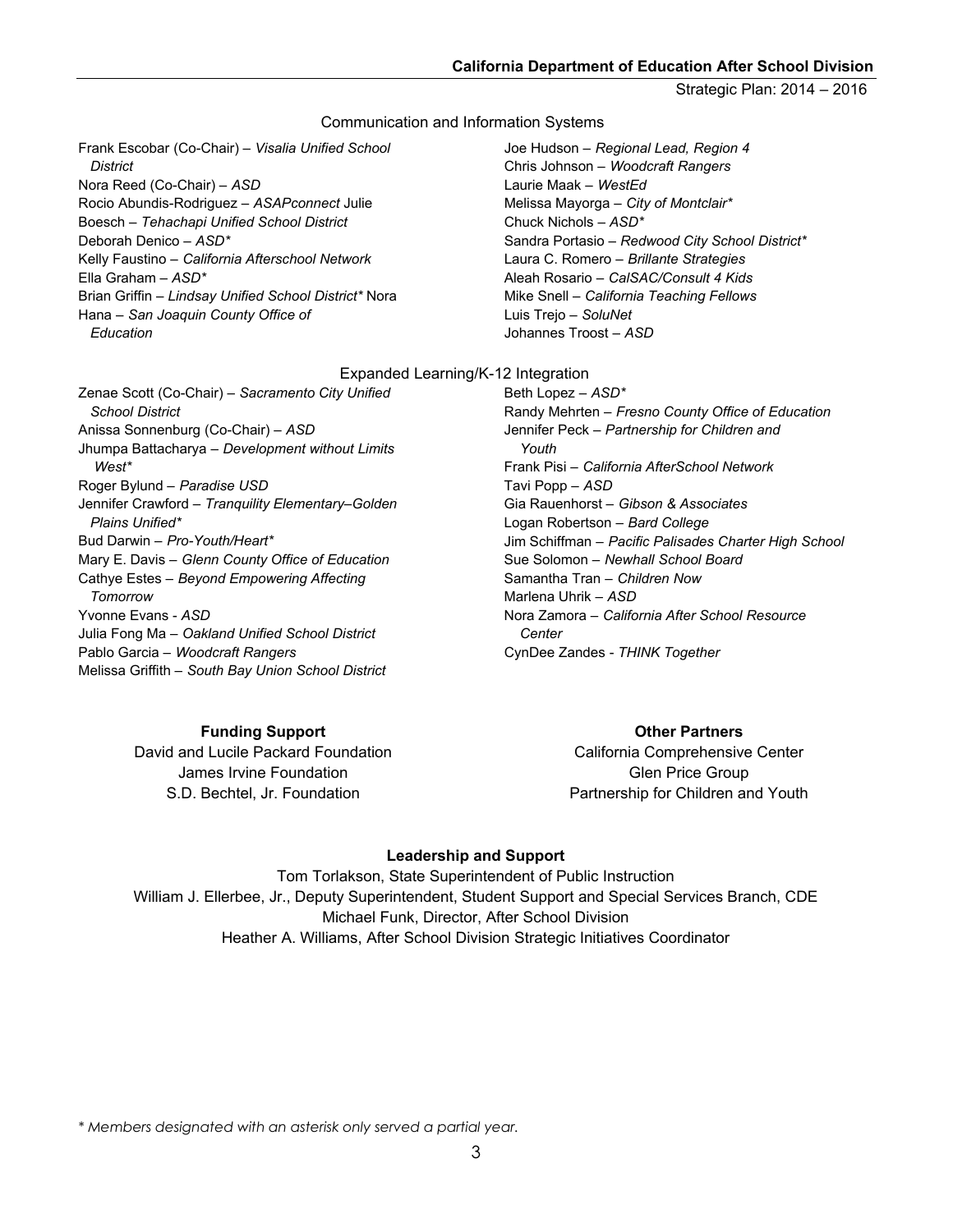## **3 ASD Strategic Plan At A Glance**

#### **Background and Process**

 The CDE After School Division (ASD) was formed in late 2011, implementing a recommendation from Superintendent of Public Instruction Tom Torlakson's Transition Advisory Team's final report, *A*  closely with representatives from the Expanded Learning<sup>2</sup> field to identify the best ways to work together to improve the lives of California's children and youth. This work included a Discovery phase to gather and analyze input from a broad base of stakeholders and to review relevant research. A 16- member Design Team, comprised of ASD and field representatives, analyzed the results of this Discovery work and recommended ASD's vision, purpose, core values, strategic initiatives, and goals. Building on this work, an 80-member Strategic Implementation Team, also comprised of ASD and field representatives, engaged in a systematic and highly participatory planning process to recommend specific objectives, activities, and indicators of success, which are summarized below. *Blueprint for Great Schools*.1 The ASD immediately launched a strategic planning process to work rovethe lives of California's children and y<br>analyze input from a broad base of stakeho<br>n Team, comprised of ASD and field represent and recommended ASD's vision, purpose<br>work, an 80-member Strategic Implement<br>i, engaged

#### **ASD Vision**

engaging them in year round learning opportunities that prepare them for college, career, and California's Expanded Learning programs are an integral part of young people's education, life.

#### **ASDASD Purpose Purpose**  *ASD Purpose*

 *Working in collaboration with stakeholders, the After School Division supports the development and sustainability of high-quality Expanded Learning programs throughout California by:*

- ◉ *Providing a comprehensive and coordinated system of support and accountability to maintain and improve program quality while encouraging creativity and innovation in the field;*
- ◉ *Developing and maintaining clearly defined guidelines, program requirements, and processes supporting efficient program administration;*
- *Communicating with the field in a clear, timely, and transparent manner; and*  ◉ *Communicating with the field in a clear, timely, and transparent manner; and*
- *Championing Expanded Learning as a vital and integral part of the education system.*  ◉ *Championing Expanded Learning as a vital and integral part of the education system.*

#### **Core Values**

 $\overline{a}$ 

*<u></u>*Accountability **OService** Courage **Olntegrity ORespect** 

#### **Four Strategic Initiatives**

- **1.** System of Support
- **2.** Grant Administration and Policy
- **3.** Communication/Information Systems
- 4. Expanded Learning/K 12 Integration

<sup>1</sup>*Blueprint for Great Schools*: http://www.cde.ca.gov/eo/in/bp/

 experiences. Expanded Learning programs should be student-centered, results-driven, include community partners, and developing the academic, social, emotional and physical needs and interests of students through hands-on, engaging learning <sup>2</sup>The term Expanded Learning refers to before and after school, summer, intersession learning programs, that focus on complement but not replicate learning activities in the regular school day/year.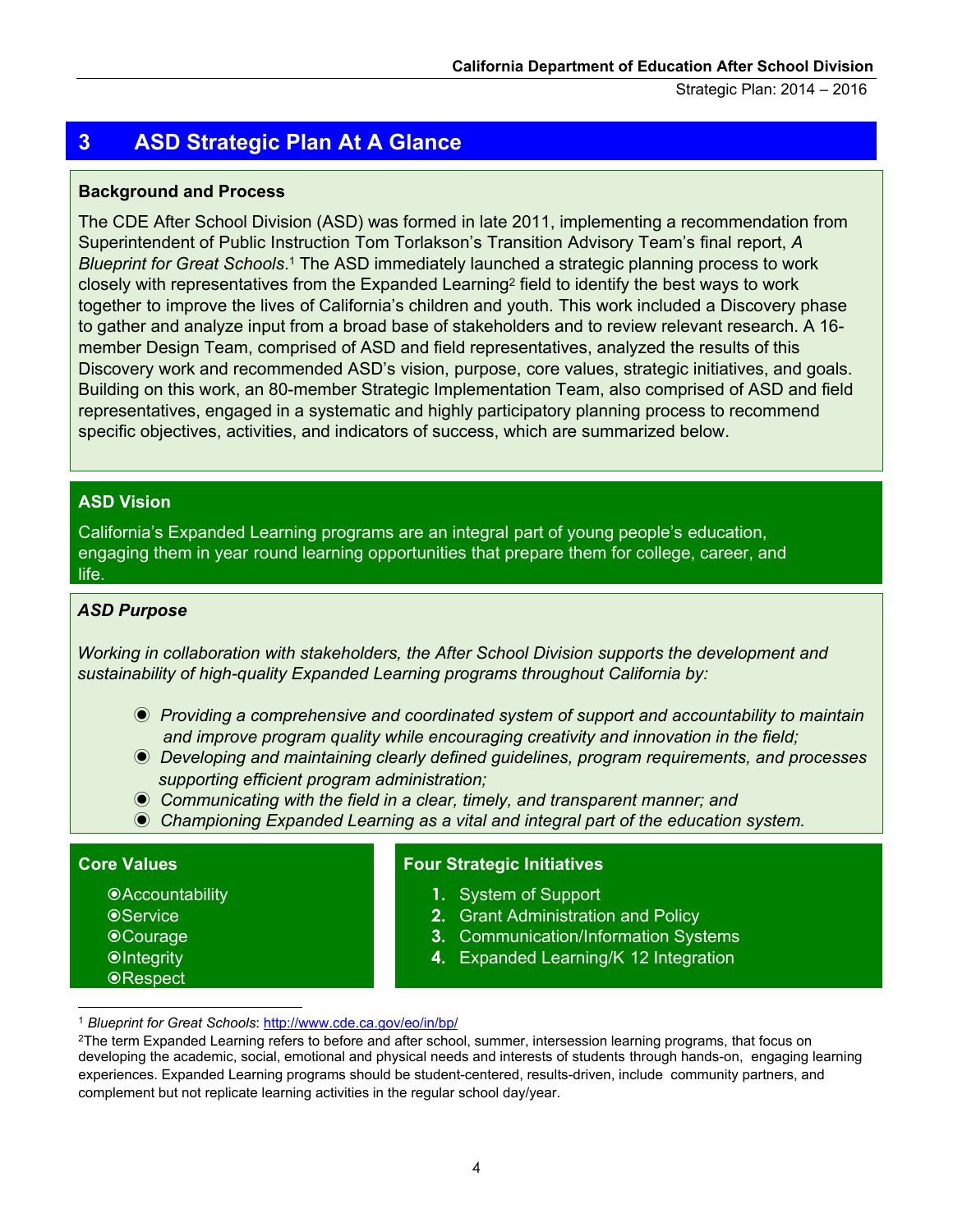## **Initiative: System of Support**

 ASD will work with the field to provide Technical Assistance (TA) that supports Expanded Learning programs in implementing the Quality Standards for Expanded Learning Programs (*Quality Standards).* 3 ASD will also work with the field to improve the TA allocation process and clarify the strategies and expected outcomes that both Expanded Learning programs and TA providers use to improve program quality.

#### **Initiative: Grant Administration and Policy**

 ASD will work with the field to clarify or develop policies and guidelines for Expanded Learning programs. ASD will review and revise its grant funding processes to ensure equity in grant award distribution. ASD will engage the field in ongoing review and improvement of the After School Education & Safety Program (ASES) and 21<sup>st</sup> Century Community Learning Centers (CCLC) grant award processes to improve efficiency and impact.4 ASD will also consult with the field to improve grant data **California Department of Education After School Division**<br>
Strategic Plan: 2014 – 2016<br> **Technical Assistance (TA) that supports Expanded Learning**<br> **California Standards for Expanded Learning Programs**<br> **Califormation** C systems, program evaluations, and grant making procedures.

#### **Initiative: Communication / Information Systems**

 ASD will improve communication with stakeholders via the ASD website, listserv, social media, and other communication channels. ASD will create a communication plan for reaching the intended audiences with the desired messages and disseminate information in a timely manner. This initiative will also improve ASD's process for fielding and responding to questions from the field by prioritizing enhance its efforts to strengthen field involvement by offering more engagement opportunities and inquiries and putting in place systems to increase consistency in ASD responses. Lastly, ASD will effectively notifying the field of them.

#### **Initiative: Expanded Learning / K-12 Integration**

This initiative will promote cohesion between the K 12 regular day and Expanded Learning by building stakeholder understanding and intentional integration. The development of an Expanded Learning definition represents an essential first step towards this end. ASD will work with field representatives to articulate the benefits of integration and to promote effective integration both statewide and at the national level. Desired outcomes of this work include a shared commitment to student centered learning, professional development, decision making, and funding between K 12 regular day and Expanded Learning programs at the site/school, district, regional, and state levels.

 <sup>3</sup>*Quality Standards for Expanded Learning Programs*. Available at [http://glenpricegroup.com/asd/planattachments.html.](http://glenpricegroup.com/asd/planattachments.html) 

<sup>&</sup>lt;sup>4</sup> Throughout this document, 21<sup>st</sup> Century Community Learning Centers refers to both the elementary and middle school funding program (Community Learning Centers) and the high school After School Safety and Enrichment for Teens (ASSETs) program.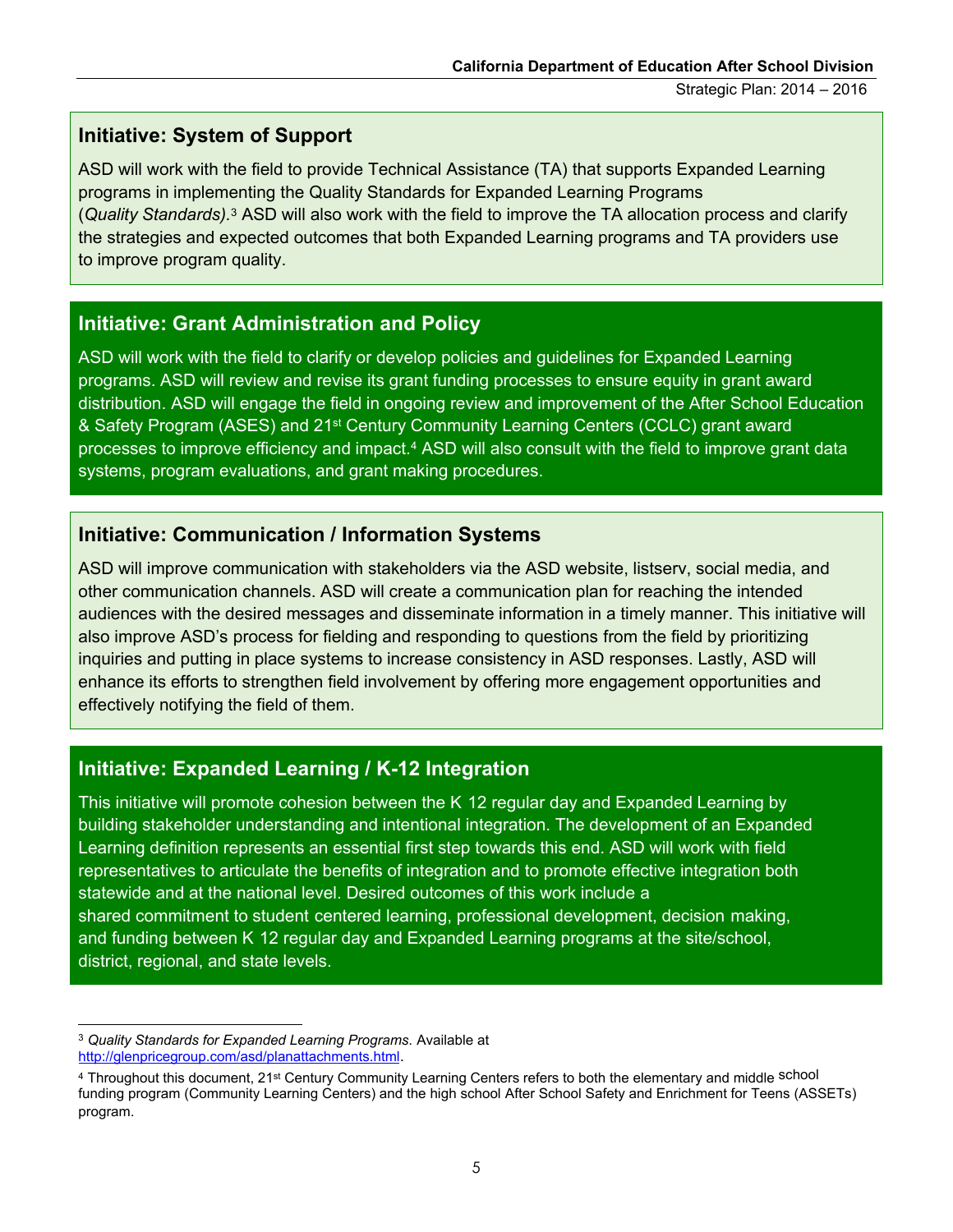#### <span id="page-8-0"></span>**4 Introduction and Background**

 convened a Transition Advisory Team charged with making key strategic recommendations for a new mission and planning framework for the California Department of Education (CDE). Immediately following his election in 2010, State Superintendent of Public Instruction Tom Torlakson

 The Team's final report, summarized in *A Blueprint for Great Schools,* included an important emphasis on Expanded Learning; it recommended the establishment of a new After School Division (ASD) within CDE to highlight the significance of this work, building on the foundation established by the previous After School Program Office.<sup>5</sup> , The Transition Advisory Team made this recommendation based on the substantial benefits Expanded Learning time provides for students:

 *"It is widely agreed that many students need more time for learning, and that additional time for*  learning needs to happen in engaging and relevant ways. High-quality after school and summer  *programs can be particularly effective in engaging students who have not succeeded in school,*  because these programs offer them a different learning environment that caters to their  *interests, are staffed by people who can pay close attention to relationships, can focus on project-based activities, and can often work more closely with families. Expanded learning opportunities play an important and unique role by providing learning opportunities that are horizons. Research from California after school programs has shown positive impacts on school day attendance, reduced high-school dropout rates, reduced juvenile crime, and increased*  following his election<br>Transition Advisory Te<br>planning framework fo<br>planning framework fo<br>final report, summariz<br>a Expanded Learning;<br>a CDE to highlight the after School Program<br>ation based on the sult<br>widely agreed that m *active, collaborative and meaningful, that support mastery, and that expand young people's academic success.* 

 *California has led the nation in its investment in after school programs due to Proposition 49,*  which guarantees \$550 million annually. This is more than all other states combined. California  *also administers \$120 million in federal after school program dollars. However, California could get much more impact from these resources if programs were of more uniformly high quality."6* 

 In late 2011, CDE implemented this recommendation through the formation of the ASD and by appointing Michael Funk, an accomplished Expanded Learning practitioner with long-term leadership experience, to head the new division. ASD and its new leadership were charged with the development, in Expanded Learning to create the systems and programs that will maximize outcomes for children, and subsequent implementation of a strategic plan that would build on California's important investment youth, families, schools, and communities.

 Shortly after its formation, the ASD launched its strategic planning process, drawing heavily on the knowledge of practitioners and other stakeholders in California's Expanded Learning field. A central element of this process was the formation of integrated teams of state department of

 5 Torlakson. (2011). *A Blueprint for Great Schools: Transition Advisory Team Report.*  <http://www.cde.ca.gov/eo/in/bp/documents/yr11bp0709.pdf>

<sup>6</sup> Ibid. pages 19-20.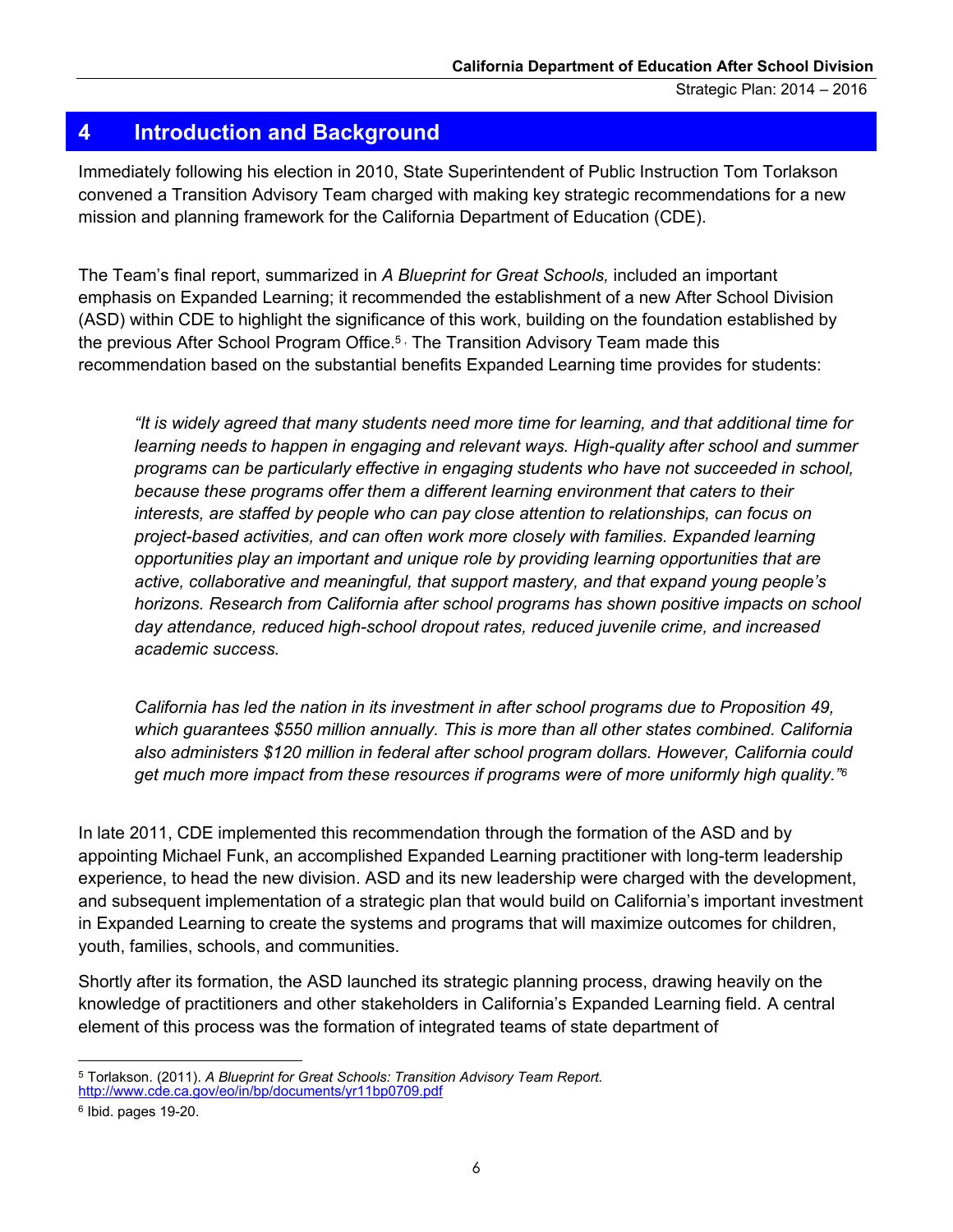education and field representatives working collaboratively to determine the best ways for improving the lives of California's children and youth through a strong Expanded Learning system.

 This document summarizes their work – both the high-level strategic roadmap they charted, as well as the specific implementation pathways they developed together. The following sections detail the innovative planning process utilized, and subsequently, outline the plan itself, including the ASD's vision, purpose, core values, strategic initiatives, goals, and objectives.

f will not only ensure that ASD's work is aligned with field needs, assets, and opportunities – it will be essential to achieve the ambitious work outlined in this plan and ultimately to realize the vast potential of purpose, core<br>ementation of<br>only ensure th As implementation of this plan builds momentum ASD will continue to integrally involve the field. This our state's investment in Expanded Learning.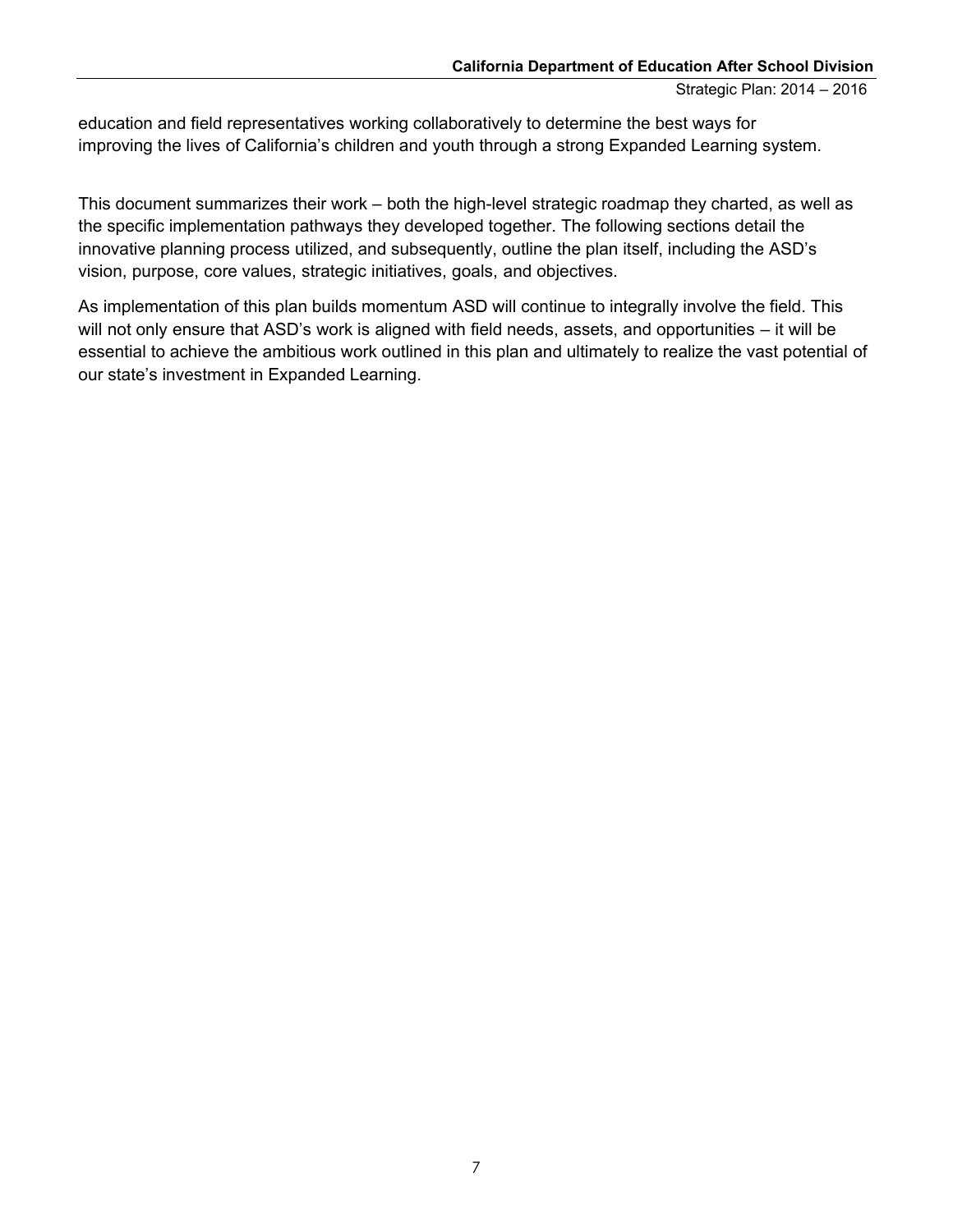## <span id="page-10-0"></span> **5 Making it Happen: The ASD Strategic Planning Process**

 representatives, after school technical assistance providers, regional technical assistance leads ("Regional Leads"), intermediary and nonprofit organizations, and ASD staff to craft a plan that is both rooted in field experience and knowledge and vetted by the ASD for feasibility and alignment with state- level priorities. This core approach, emphasizing strong field engagement, resulted in an innovative challenges, opportunities, and roles as well as the best ways for ASD and the field to support each The ASD strategic planning process brought together Expanded Learning practitioners, K-12 education planning process that provided a forum for deep discussion and understanding of the ASD's other.

 To launch the strategic planning process, ASD conducted a Discovery Phase consisting of research and field engagement that rapidly gathered core information about the current Expanded Learning landscape in California. The ASD then formed a 16-member Design Team to analyze these data and recommend the ASD's vision, purpose, core values, strategic initiatives, and goals. The results of the Design Team's work are reflected in the team's final product, the ASD *Statement of Strategic Direction* (SSD).7 Using the SSD as a foundation, ASD then formed an 80-member Strategic Implementation Team (SIT) to engage in detailed planning work. The SIT was subdivided into four smaller Initiative Teams, each primarily focused on planning for one of the initiatives identified by the SSD. Each Initiative Team crafted objectives, activities, and indicators of success which informed the content in Section 7 of this document. *Direo*<br>htatio<br>itiativ<br>ach I<br>Sectio<br>Perthat

#### **5.1 Discovery: March 2012 – May 2012**

 substantial internal and external engagement opportunities, including interviews with over 40 internal and external key informants; an online survey for internal and external stakeholders, resulting in quantitative and qualitative input from over 700 individuals; and statewide presentation and review of The strategic planning process began in March 2012 with a "Discovery" phase that included interview and survey results.<sup>89</sup>

#### **5.2 Design Team: April 2012 – August 2012**

 In order to guide the initial phase of the planning process, the ASD Strategic Planning Design Team was created in April 2012, consisting of both ASD staff and field representatives.<sup>10</sup> This team began by analyzing the results of the surveys, interviews, and other stakeholder input. These data provided the basis for framing the key plan elements, including the ASD vision, purpose, and core values. The Design Team identified four strategic initiatives, each with a set of goals, to frame the overarching work of the ASD:

1. System of Support

 $\overline{a}$ 

- 2. Grant Administration and Policy
- 3. Communication/Information Systems
- 4. Expanded Learning/K-12 Integration

 7 CDE After School Division, *Statement of Strategic Direction*, April 2013. Available at [http://glenpricegroup.com/asd/planattachments.html.](http://glenpricegroup.com/asd/planattachments.html) 

<sup>8</sup> A summary of the interview and survey results is available at http://glenpricegroup.com/asd/planattachments.html. 9 Results

were shared via an online webinar and at the 2012 BOOST conference.<br><sup>10</sup> See Acknowledgements on Page 2 for a List of Design Team Members.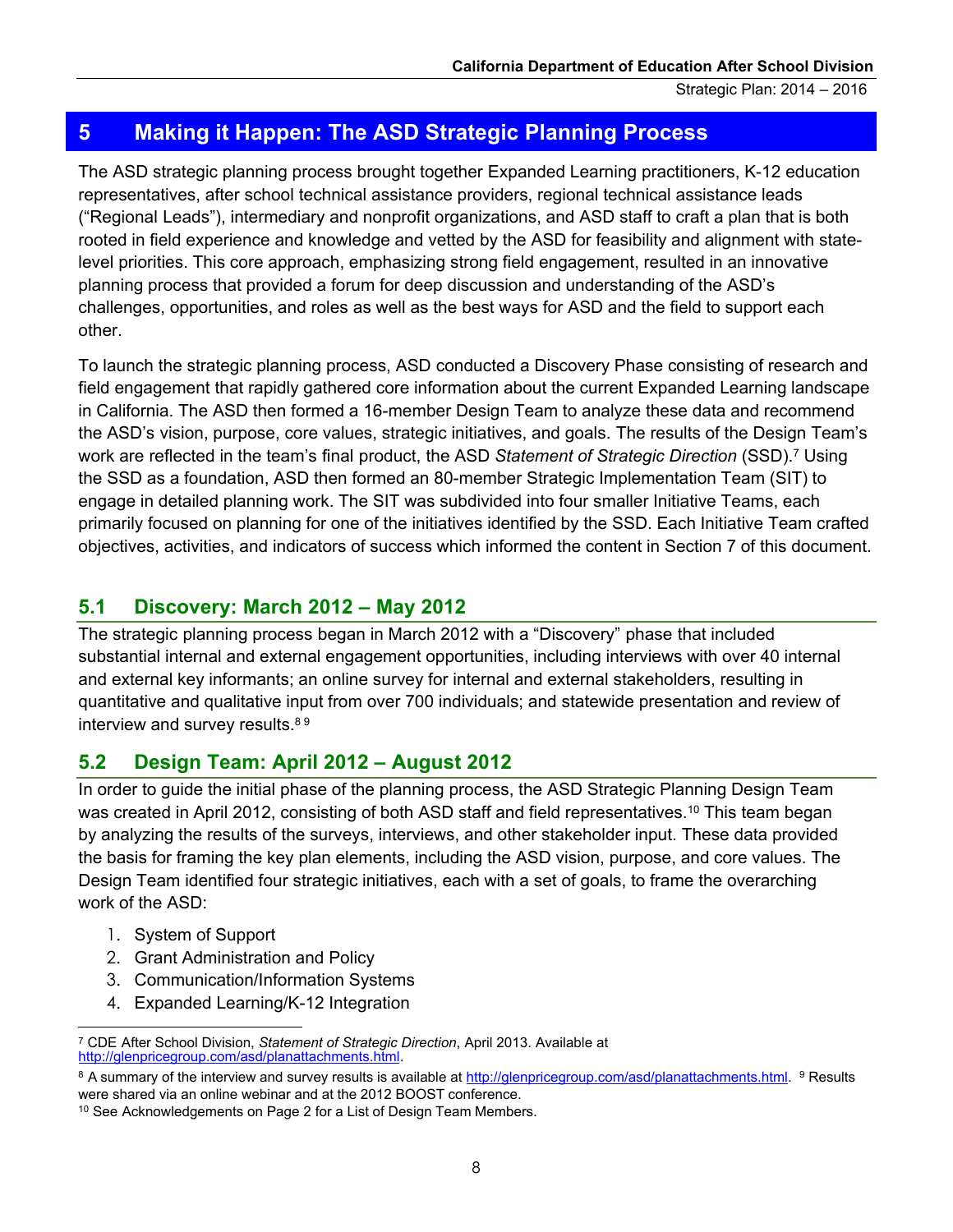<span id="page-11-0"></span> This work formed the basis for the ASD Statement of Strategic Direction (SSD), which contains the ASD vision, purpose, core values, strategic initiatives, and goals.

 The design team also analyzed each goal in relation to the kinds of teams that would be best suited to carry out the next phases of planning work. As a result, each goal was designated as **Co-led** – ASD and the field jointly leading the process, **ASD-led with Field Input**¸ or **ASD Only** – work that is carried out by ASD or internally within CDE. These designations informed the structure of the Strategic Implementation Team (SIT), which completed the next planning phase.

 Plan components based on recommendations from the Design Team are included in Section 6 of this document and provided the foundation for the deeper planning work that followed.

## **5.3 Strategic Implementation Team (SIT): January 2013 – January 2014**

 Following the completion of the Statement of Strategic Direction (SSD), ASD set out to deepen field involvement by forming an advisory team to assist with planning for the needed implementation work. This was accomplished through an open process to recruit a Strategic Implementation Team (SIT) with the role of recommending objectives, activities, and indicators of success to further define and specify clear pathways for implementing the SSD's strategic initiatives.11

 Strategic Implementation Team membership included both ASD and a highly diverse group of field representatives.12 The 80 SIT members formed four smaller teams ("Initiative Teams"), each focused on planning for one Strategic Initiative. Two co-chairs, including an ASD and a field representative, led each team.13

 As its overarching role, the Initiative Teams developed recommendations for achieving the goals identified by the Design Team. To accomplish this, each Initiative Team developed objectives; activities, including timeframes and responsible parties; and indicators of success and targets to monitor plan implementation progress and impact. Over the course of ten in-person meetings, the Implementation Teams completed this work and submitted their final recommendations to the ASD. The SIT recommendations informed the content of this document as well as ASD's Implementation Plan, a separate "living" document that ASD will use to guide and monitor the implementation of the Strategic Plan. Another important result of the SIT process has been the development of strong working relationships among SIT members. Regular in-person meetings of field and ASD representatives provided an open forum to learn from one another and gain understanding of each other's perspectives. These new collaborative relationships will strengthen future work and benefit all levels of the Expanded Learning system.

#### **5.4 ASD Review**

 $\overline{a}$ 

 On receiving the Initiative Teams' final recommendations, the ASD initiated a review process to consolidate, refine, and adjust plan content as needed. In formulating the final plan, ASD

 Acknowledgements on Page 2 for a List of Strategic Implementation Team Members. <sup>11</sup> SIT Member Qualities and Responsibilities are available at http://glenpricegroup.com/asd/planattachments.html. <sup>12</sup> See

<sup>&</sup>lt;sup>13</sup> Co-Chair Qualities and Responsibilities are available at http://glenpricegroup.com/asd/planattachments.html.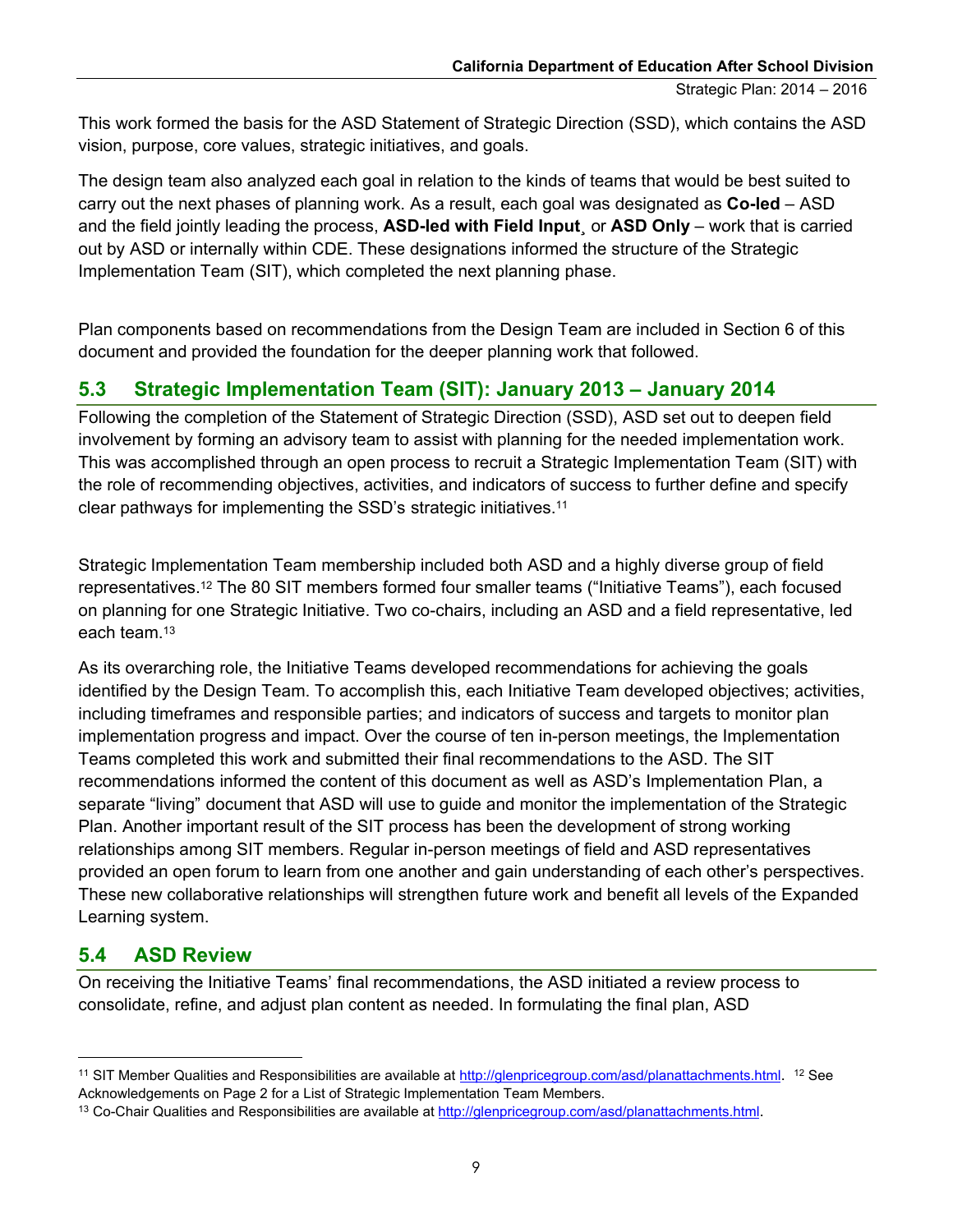with available resources, existing priorities, and feasibility. leadership remained committed to respecting the input of the SIT while balancing the plan's contents

## **5.5 ASD Realignment**

<span id="page-12-0"></span> The CA Comprehensive Center (CA CC) works with the California Department of Education to provide support in a number of areas. Part of their role includes working with CDE to identify opportunities to improve the Department's productivity, efficiency, and effectiveness through retooling processes, available data. The CA CC has been working with the ASD since May 2013 in this capacity. This work has focused on alignment of ASD structures and resources to support this strategic planning process and implementation of the plan. **California Department of Education After School Division**<br>
Strategic Plan: 2014 – 2016<br>
resources, existing priorities, and feasibility.<br> **Realignment**<br>
rehensive Center (CA CC) works with the California Department of Edu leveraging technology, increasing knowledge through professional development, and improving use of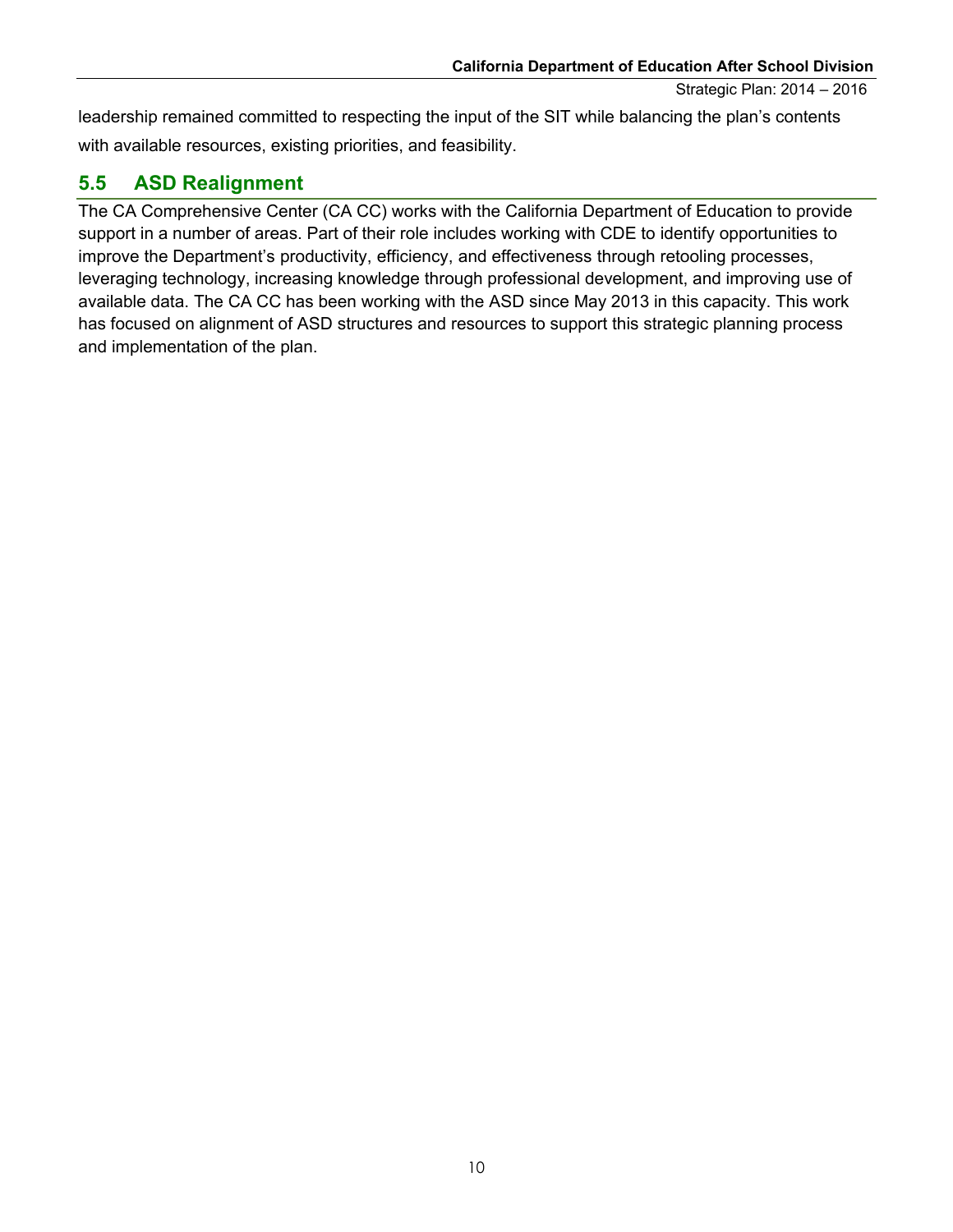## <span id="page-13-0"></span>**6 Vision, Purpose, and Core Values**

 The vision, purpose, and core values below provide overarching guidance for the work of the ASD and as a framework for the more detailed strategic initiatives, goals, objectives, activities, and indicators of success outlined in the Implementation Plan.<sup>14</sup> its collaborative partners in the Expanded Learning field. These high-level components of the plan serve

#### **6.1 Vision**

 direct all work. The ASD has adopted the following vision statement as the desired future state toward which it will

 *engaging them in year-round learning opportunities that prepare them for college, career, and California's Expanded Learning programs are an integral part of young people's education, life.* 

#### **6.2 Purpose**

 Realizing ASD's vision will require the combined efforts of all stakeholders in the Expanded Learning Realizing ASD's vision will require the combined efforts of all stakeholders in the Expanded Learning<br>field. The purpose statement below defines ASD's specific roles and responsibilities for progressing toward this vision.

Working in collaboration with stakeholders, the After School Division supports the development *and sustainability of high-quality Expanded Learning programs throughout California by:* 

 *Providing a comprehensive and coordinated system of support and accountability to maintain and improve program quality while encouraging creativity and innovation in the field;* 

*Developing and maintaining clearly defined guidelines, program requirements, and processes supporting efficient program administration;* 

 *Communicating with the field in a clear, timely, and transparent manner; and Championing Expanded Learning as a vital and integral part of the education system.* 

#### **6.3 Core Values**

 maintain in all aspects of its work. The following values will frame *how* ASD implements this strategic ASD's core values represent the division's essential and enduring tenets that it will uphold and plan and other future work:

*Accountability Service Courage Integrity Respect* 

 $\overline{a}$ <sup>14</sup> The Implementation Plan is a "living" document that ASD will use to guide and monitor the implementation of the <sup>Strategic</sup> Plan.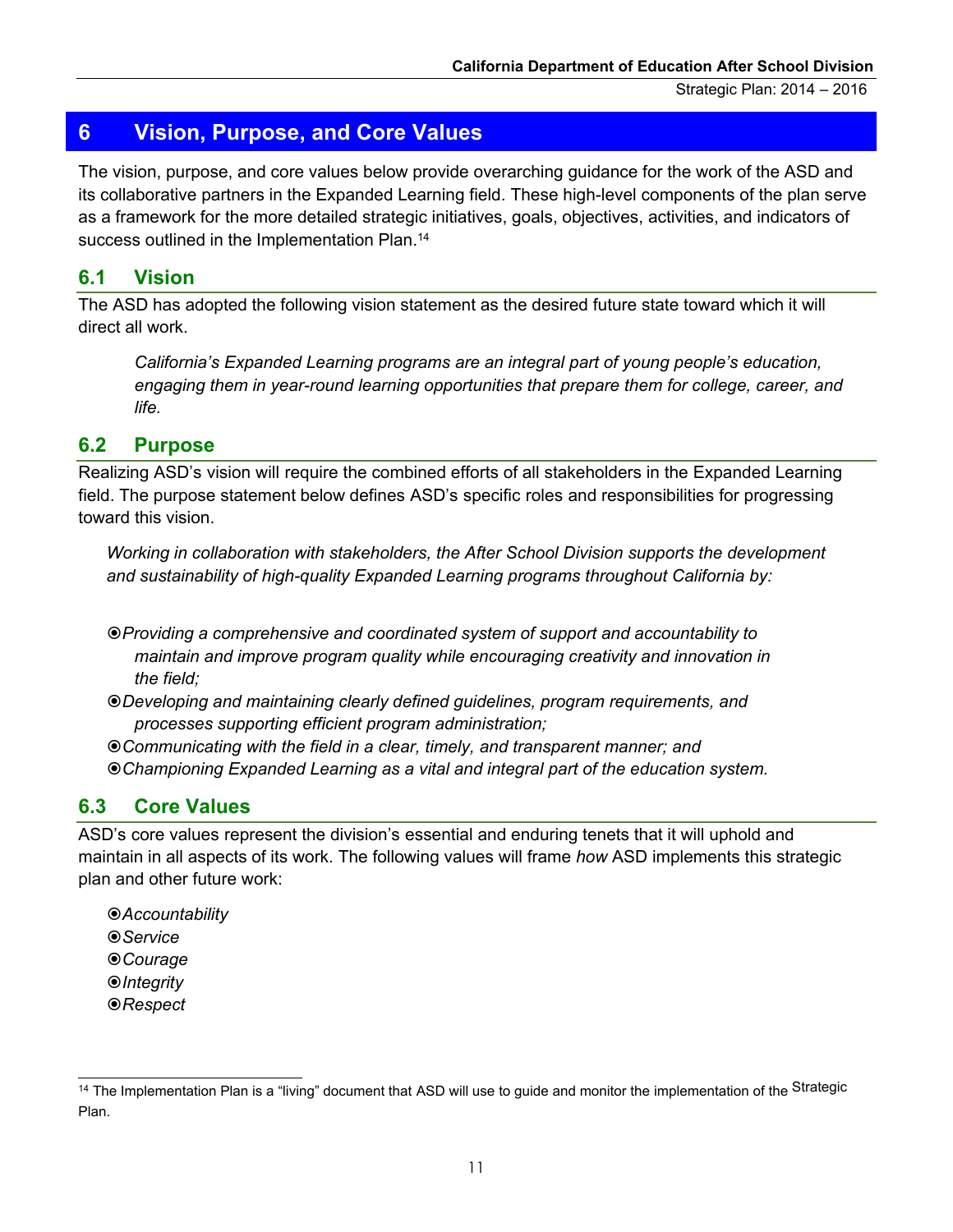## <span id="page-14-0"></span>**7 Four Strategic Initiatives**

 To fulfill its purpose, the ASD will implement four interrelated strategic initiatives, each corresponding to one component of the purpose statement.

- 1. **System of Support**: provide a comprehensive and coordinated system of support and accountability to maintain and improve program quality while encouraging creativity and innovation in the field.
- 2. **Grant Administration and Policy**: develop and maintain clearly defined guidelines, program requirements, and processes supporting efficient program administration.
- 3. **Communication/Information Systems**: communicate with the field in a clear, timely, and transparent manner.
- **Expanded Learning/K-12 Integration: only Communication/Information Syster**<br>transparent manner.<br>**Expanded Learning/K-12 Integratio**<br>integral part of the education system. 4. **Expanded Learning/K-12 Integration**: champion Expanded Learning as a vital and integral part of the education system.

For each of these initiatives, ASD and its planning partners have developed the following components:

 **Purpose**: the portion of the ASD purpose statement that the initiative addresses; **Goals**: desired outcomes and impacts that will be achieved through the initiative; **Objectives**: major steps toward achieving a goal;

- **Actions**: a summary of key activities that represent the actual work toward realizing an objective;
- **Indicators of Success**: intended results that demonstrate progress toward realizing an objective. Indicators of success clarify and further define objectives by detailing the desired System of Support: provide a comprehensive and coordinated system of succountability to maintain and improve program quality while encouraging cremovation in the field.<br>
Grant Administration and Policy: develop and maintai measurable positive effects of the work.

 The following sections detail each initiative's purpose, goals, and objectives. Actions and indicators of success based on recommendations from the SIT are not contained in this document; however, they are included in the ASD Implementation Plan. Additionally, a Glossary of Terms was created to clarify how various terms are used in the strategic planning process documents including this Strategic Plan and the Implementation Plan. 15

 $\overline{a}$ 

<sup>15</sup> The Glossary of Terms is available at http://glenpricegroup.com/asd/planattachments.html.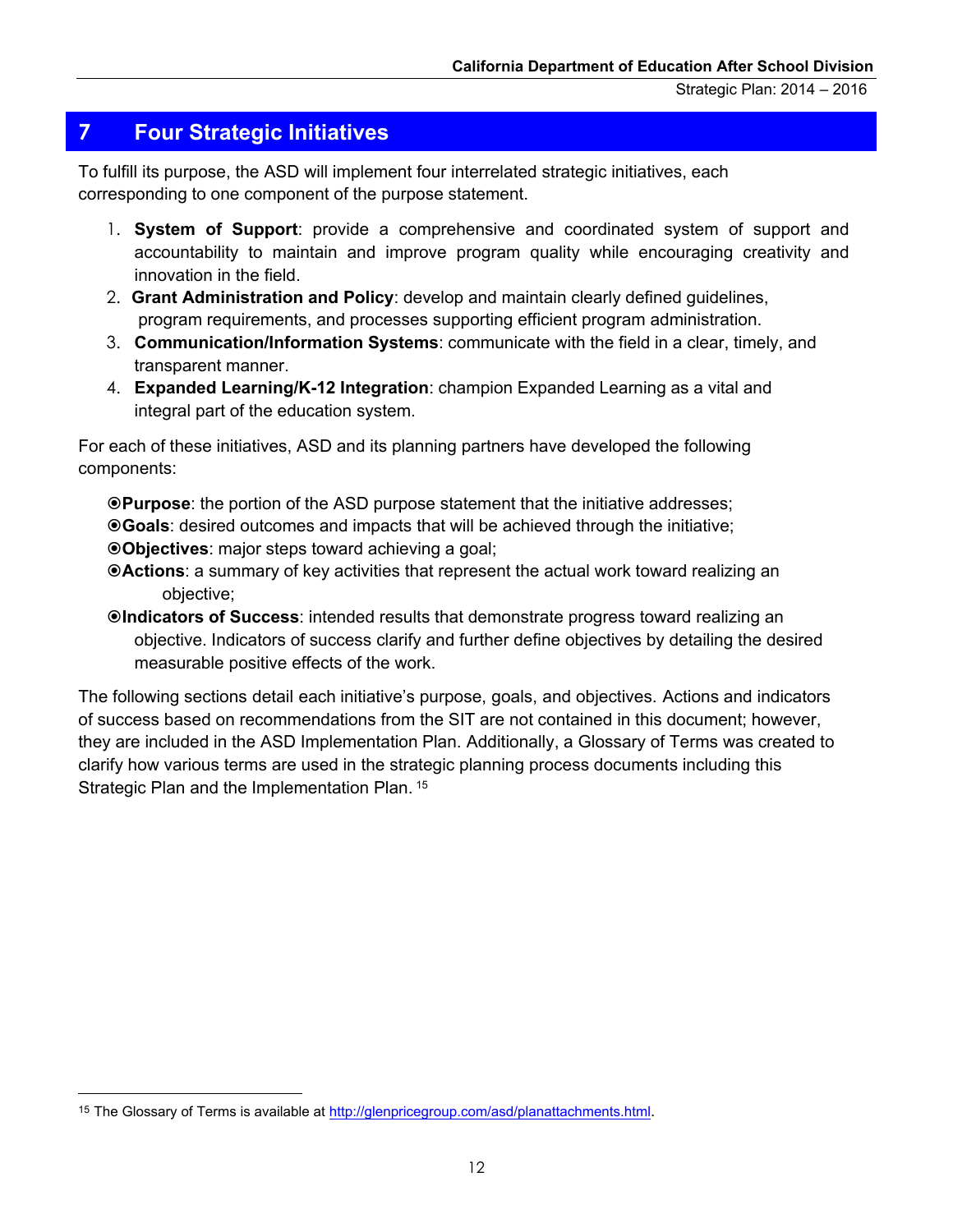## <span id="page-15-0"></span>**7.1 System of Support**

<span id="page-15-1"></span>ASD will work with the field<sup>16</sup> to provide Technical Assistance  $(TA)^{17}$  that supports Expanded Learning programs in implementing the Quality Standards for Expanded Learning Programs (*Quality Standards).*18 ASD will also work with the field to improve the TA allocation process and clarify the strategies and expected outcomes that both Expanded Learning programs and TA providers use to improve program quality.

 **Initiative Purpose:** Provide a comprehensive and coordinated system of support and accountability to maintain and improve program quality while encouraging creativity and innovation in the field.

#### coordinated system of support. (Co-Led) **Goal 1.1:** Strengthen Expanded Learning programs by providing a comprehensive and

 ASD will design and build a System of Support to address the specific needs of Expanded Learning programs. A statewide needs assessment of Expanding Learning programs, as well as the *Quality*  Standards, will serve as guides for the development of this system. In conjunction with other tools and resources, TA services will align to the identified needs of Expanded Learning programs in the 12 areas of quality outlined in the *Quality Standards.* Providers will receive a strong network of available support and resources to assist them in running quality programs.

 One priority of the System of Support will be to identify and support programs that are at risk of losing grant funding. Identification of at-risk programs will incorporate multiple factors such as outcome and fiscal data; and at-risk programs will work with TA providers to identify underlying issues and create a detailed improvement plan with specific goals and strategies.

*Objective 1.1.1:* Define Quality Standards for Expanded Learning Programs.

 structure for quality Expanded Learning programs and their K-12 partners. **Objective 1.1.2:** Develop and establish an effective and comprehensive statewide system of support

**Objective 1.1.3:** Ensure the System of Support bolsters the Quality Standards for Expanded Learning Programs.

 funding, which includes a common protocol to assess the TA provided to programs. *Objective 1.1.4:* Develop and deliver targeted interventions for programs at risk of losing

 <sup>16</sup> The term "field" in this document refers to those individuals and entities that have a role in the operation or support <sup>of CDE</sup> funded afterschool/expanded learning programs. This may include, but is not limited to, grantees, technical assistance providers, site and district level personnel, intermediaries, CBO's, etc.

<sup>&</sup>lt;sup>17</sup> Technical Assistance (TA) is defined as ongoing and customized services, based on individual needs, to support effective and high quality Expanded Learning programs. For more details regarding the current TA system in place in California see the Glossary of Terms, available at http://glenpricegroup[.com/asd/planattachments.html](http://glenpricegroup.com/asd/planattachments.html) 

<sup>18</sup>*Quality Standards for Expanded Learning Programs* are available at [http://glenpricegroup.com/asd/planattachments.html.](http://glenpricegroup.com/asd/planattachments.html)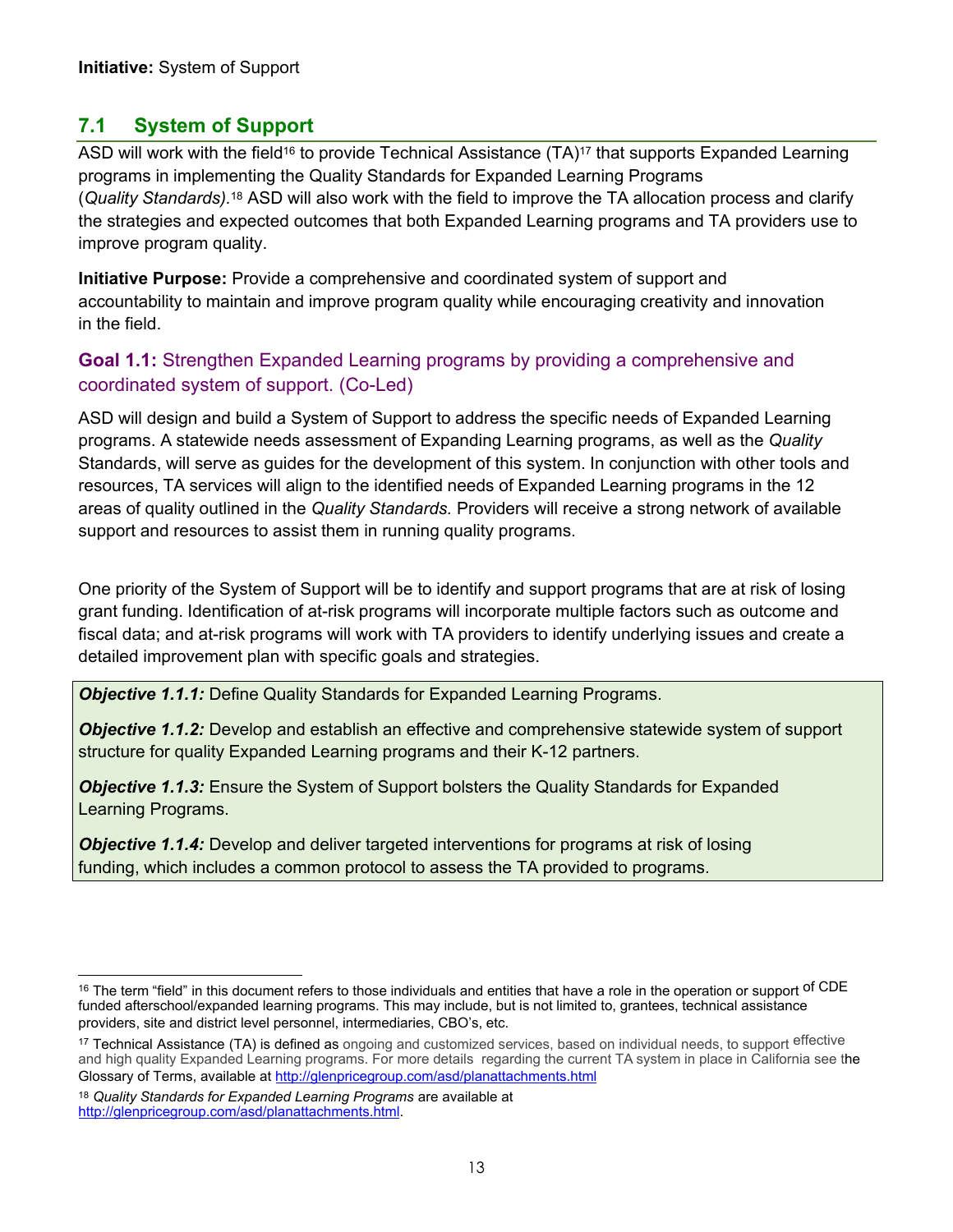## **Goal 1.2:** Design and implement a process for guiding TA funding decisions. (Co-Led)

 With the critical role played by TA providers in the System of Support, ASD will refine its process for selecting and funding<sup>19</sup> TA providers. The resulting process will provide transparency to the Expanded Learning field and ensure that ASD funds TA providers who collectively can provide comprehensive support for program quality improvement.

 ASD will require TA providers seeking ASD funding to articulate their proposed strategies, identify how these strategies will support TA recipients to improve program quality, and document their history of success using the proposed strategies. ASD will also require TA providers to submit regular reports documenting the progress of their TA recipient programs toward meeting their improvement goals. Lastly, ASD will distribute information to the field that clarifies the TA provider selection process and specifies the current TA available. This information will include the TA provider selection criteria as well as a list of TA providers along with their proposed strategies and relevant expertise, including expertise related to the *Quality Standards*.

**Objective 1.2.1:** Develop policies and procedures for TA allocation decisions.

<sup>&</sup>lt;sup>19</sup> The TA funding allocation process must comply with California regulations that provide oversight of these funds.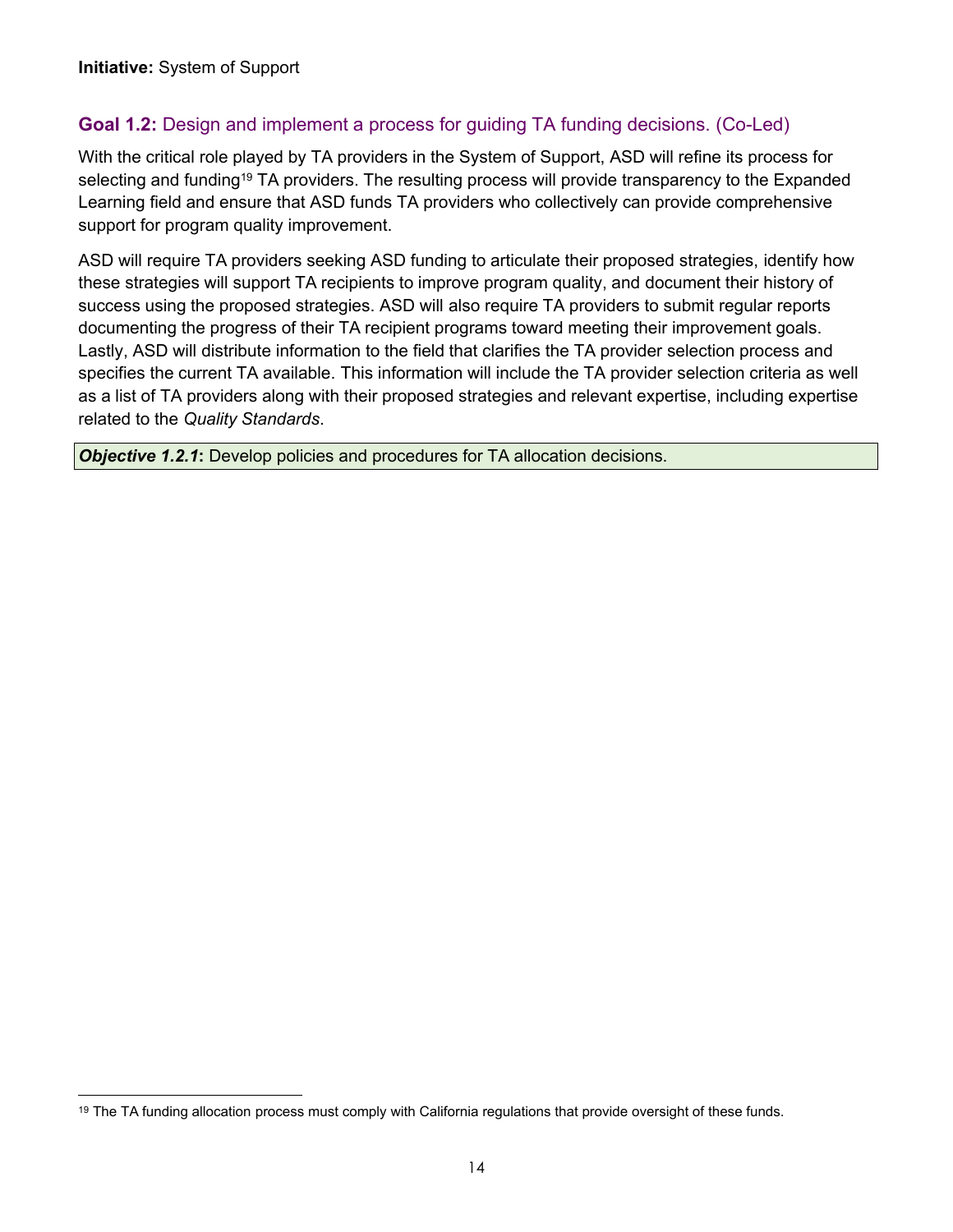## <span id="page-17-0"></span>**7.2 Grant Administration and Policy**

 ASD will work with the field to clarify or develop policies and guidelines for Expanded Learning programs. ASD will review and revise its grant funding processes to ensure equity in grant award distribution. ASD will engage the field in ongoing review and improvement of the After School Education & Safety Program (ASES) and 21st Century Community Learning Centers (CCLC) grant award processes to improve efficiency and impact.<sup>20</sup> ASD will also consult with the field to improve grant data systems, program evaluations, and grant making procedures.

 **Initiative Purpose:** Develop and maintain clearly defined guidelines, program requirements, and processes supporting efficient program administration.

#### **Goal 2.1:** ASD develops, implements, and maintains clear policies that support quality programs. (Co- Led)

 As a central component of the Grant Administration and Policy initiative, ASD will collaborate with field representatives, regional leads, and federal contacts to develop a comprehensive Policy Guide. ASD will publish and maintain this guide to provide the field with up-to-date information on policies and guidelines that are relevant to their work.

 The process of compiling the first edition of the Policy Guide will provide an opportunity to identify policies that are unclear, outdated, or otherwise in need of revision. Using these policies as a starting point, ASD will initiate an ongoing process of policy revision and improvement, working closely with the field by gathering field input, collaborating with field representatives to revise and create new policies, and actively communicating policy changes to the field.

21<sup>st</sup> CCLC Expanded Learning program policies that includes the regulatory source and corresponding *Objective 2.1.1:* Develop, disseminate, and maintain a Policy Guide of current state ASES and federal levels of program accountability.

*Objective 2.1.2:* Develop and implement a timely and collaborative process for reviewing, revising, and notifying the field of new and existing policies.

#### **Goal 2.2:** ASD develops, implements, and maintains clear and consistent internal operational procedures. (ASD Led with Field Input)

 ASD is currently working on this goal, outside of, but complementary to the Strategic Implementation Team planning process. ASD will review and improve internal grant making procedures, grant data collection processes, data systems, and program evaluation capacity in consultation with the field.

 <sup>20</sup> Throughout this document, 21<sup>st</sup> Century Community Learning Centers refers to both the elementary and middle <sup>School</sup> funding program (Community Learning Centers) and the high school After School Safety and Enrichment for Teens (ASSETs) program.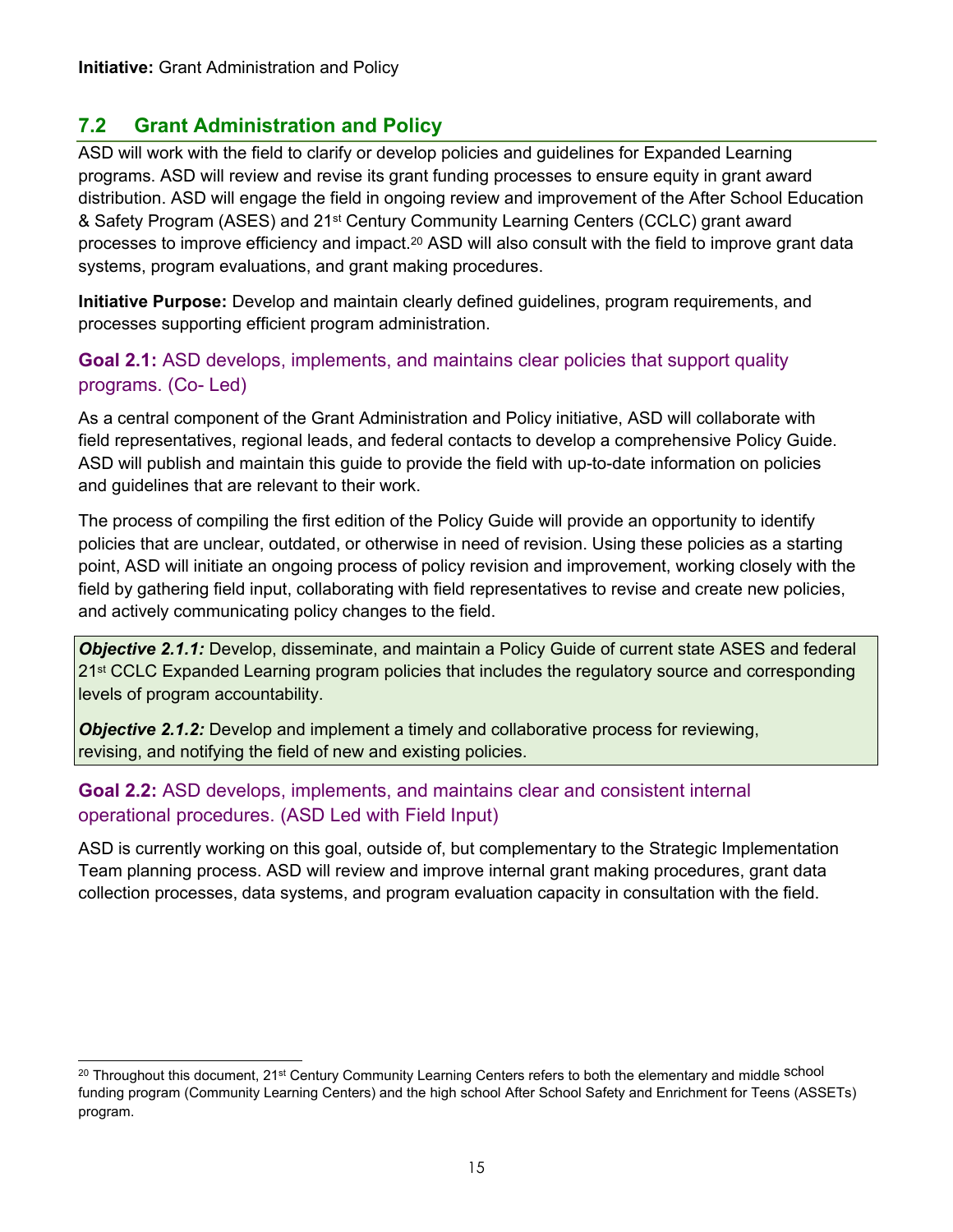# support quality programs. (ASD Led with Field Input) **Initiative:** Grant Administration and Policy<br>**Goal 2.3:** ASD ensures timely, efficient, al<br>support quality programs. (ASD Led with F<br>As core responsibilities, the ASD manages th **Goal 2.3:** ASD ensures timely, efficient, and equitable grant award processes that

 As core responsibilities, the ASD manages the grant processes for both California's ASES and the federally funded 21<sup>st</sup> CCLC grant programs. ASD will continually assess and refine these grant processes. In particular, process improvements will focus on equity and efficiency.

 *Objective 2.3.1:* Define **equity** in grant eligibility and award distribution for state ASES and federal 21<sup>st</sup> CCLC programs.

 *Objective 2.3.2:* Develop and implement a collaborative process for review and gather feedback on state (ASES) and federal (21st CCLC) **equitable funding** distribution processes.

**Objective 2.3.3:** Ensure timely and efficient state (ASES) and federal (21<sup>st</sup> CCLC) grant award processes.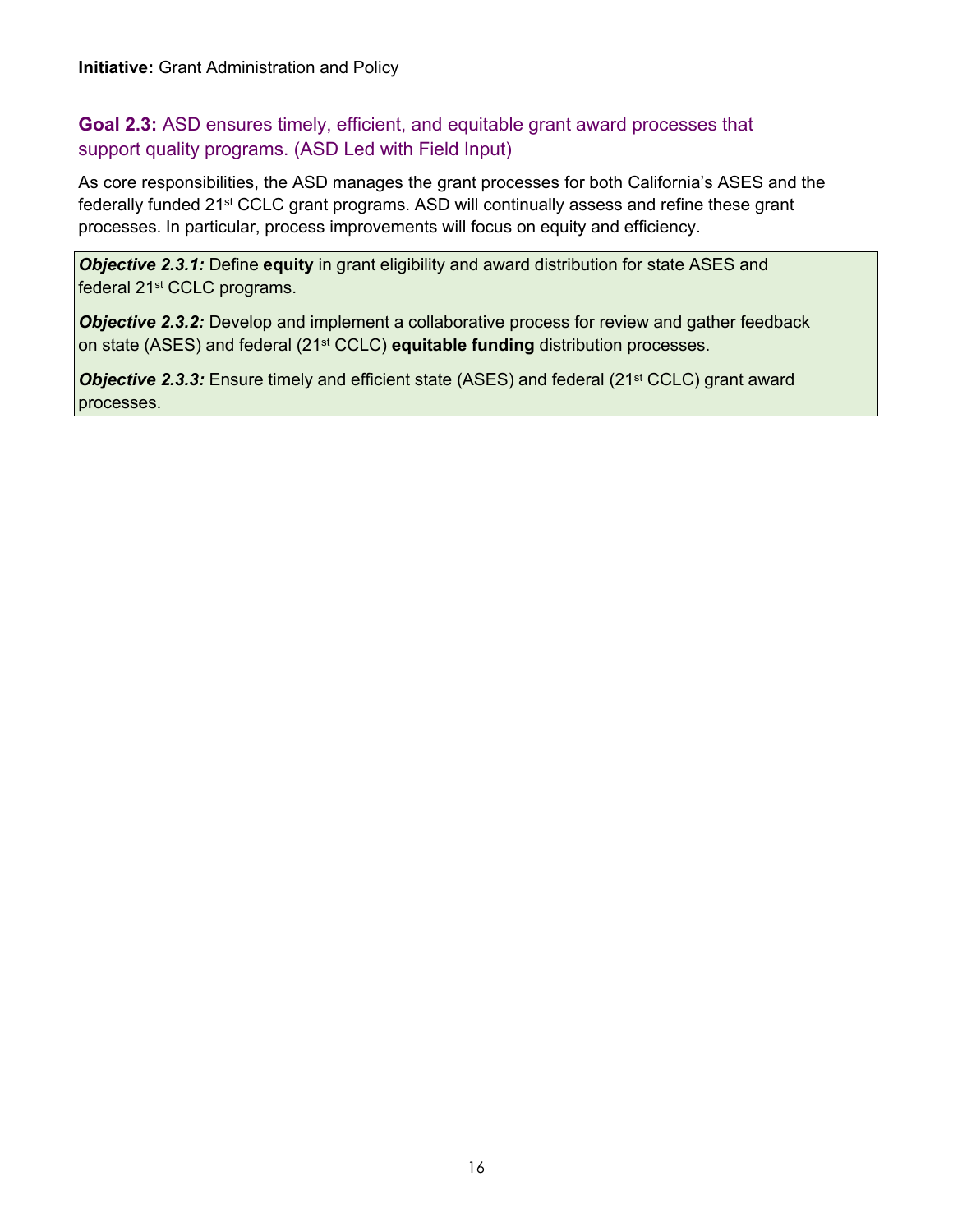## **7.3 Communication and Information Systems**

<span id="page-19-0"></span>ASD will improve communication with stakeholders<sup>21</sup> via the ASD website, listserv, social media, and other communication channels. ASD will create a communication plan for reaching the intended audiences with the desired messages and disseminate information in a timely manner. This initiative will also improve ASD's process for receiving and responding to questions from the field by prioritizing enhance its efforts to strengthen field involvement by offering more engagement opportunities, and Initiative: Communication and Information Systems<br> **7.3 Communication and Information Systems**<br>
ASD will improve communication with stakeholders<sup>21</sup><br>
other communication channels. ASD will create a conduction channels. ASD inquiries and putting in place systems to increase consistency in ASD responses. Lastly, ASD will effectively notifying the field of them.

**Initiative Purpose:** Communicate with the field in a clear, timely, and transparent manner.

#### media. (ASD Led with Field Input) **Goal 3.1:** ASD communicates information in a clear and timely manner using a variety of

 To initiate work toward this goal, ASD will create a communication plan that specifies the desired audiences and communication systems and strategies (for example, website, email, newsletter, etc.) for reaching each audience. Based on this plan, ASD will build and put into action a communication calendar that will serve as a valuable tool to plan and circulate clear and timely messages to the field.

 As the communication framework and calendar take shape, it will be important for ASD to develop strong capacities in the specified communication systems. The ASD website will function as a key communication channel, and in working to achieve this goal ASD will lead a process to enhance its website to best serve the field.

 To customize information sent to individuals, ASD will build and launch a listserv and corresponding subscription tool that enables subscribers to select the types of information they would like to receive.

 *Objective 3.1.1:* Create a communication plan (standards, tactics, and various media sources as determined by messenger and respective audience).

*Objective 3.1.2:* Create an internal annual communication calendar.

 *Objective 3.1.3:* Expand and modify the ASD webpage to effectively communicate information to the field.

#### providing high quality consistent responses to, the field. (ASD Led with Field Input) **Goal 3.2:** ASD develops and implements a system for fielding questions from, and

 ASD will work closely with the field to develop a system for prioritizing field inquiries and responses. This work will improve consistency in ASD responses by establishing a process for vetting corresponding response times. Field input will help identify reasonable turnaround times for issuing responses before communicating them to the field.

 <sup>21</sup> The term "stakeholder" in this document refers to an individual or entity that is directly or indirectly impacted by an <sup>after</sup> school program, and therefore has an interest in the program and its results. Stakeholders incl[ude](#page-15-1) the field<sup>16</sup> and additionally students, parents/families, funding partners, foundations, community leaders, elected officials, corporate leaders, higher education, researchers, evaluators, etc.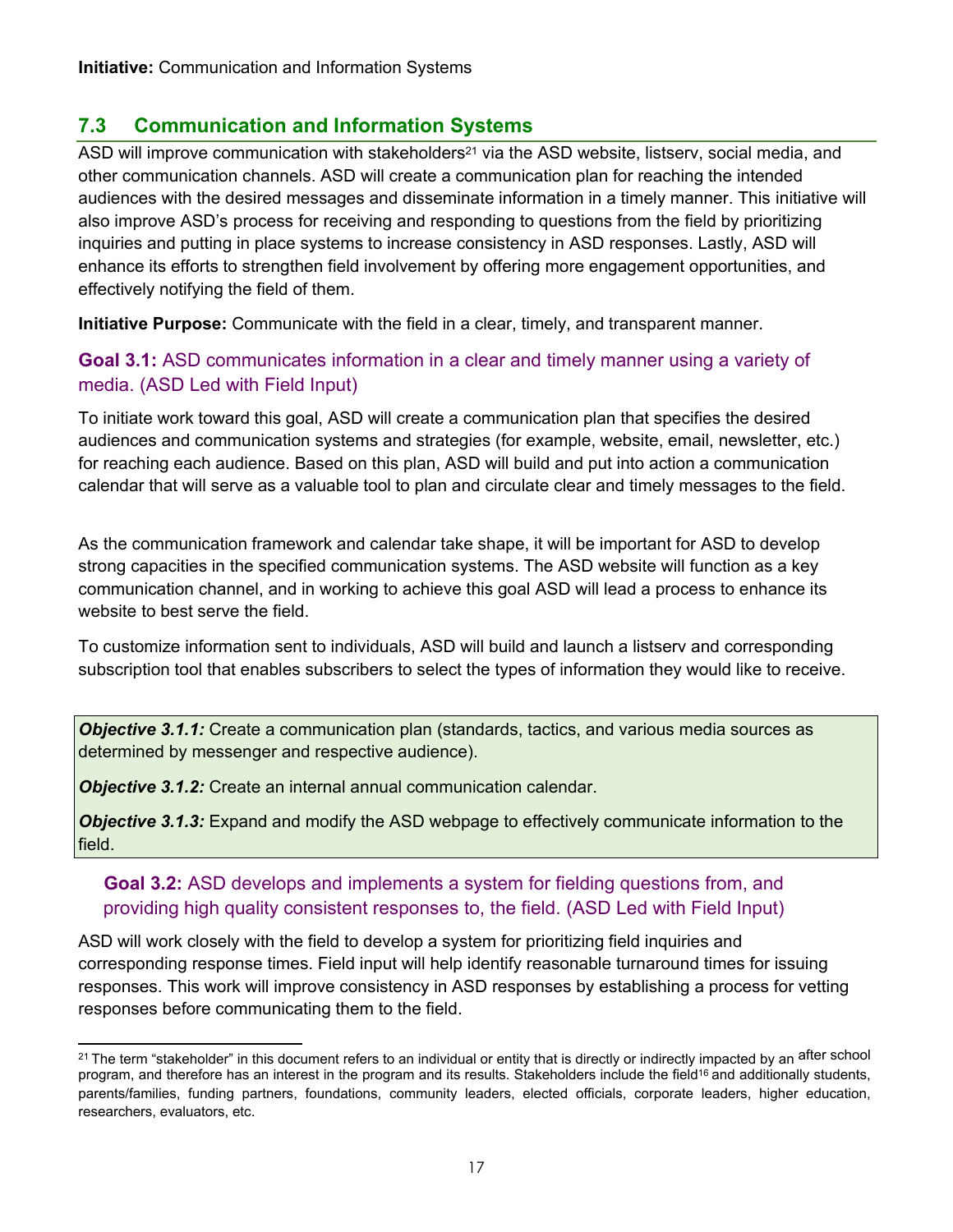**Objective 3.2.1:** ASD identifies and prioritizes the types of inquiries received from the field.

#### *Objective 3.2.2:* Develop and implement procedures and protocol to address field inquiries.

#### feedback and input to inform ASD decisions. (Co-Led) **Goal 3.3:** ASD develops and implements an inclusive system for collecting stakeholder

 To best serve the field, ASD will need a clear understanding of field assets, desires, and needs. While goals 3.1 and 3.2 focus on ASD's communication *to* the field, this goal calls for proactive collection of input and guidance *from* the field. Working with field representatives, ASD will assess its current activities for gathering field input to inform the development and implementation of an enhanced system that provides the field with additional input opportunities. As part of designing this system, ASD and field collaborators will specify processes to ensure field input is compiled, analyzed, and circulated within ASD to inform internal decisions.

**Objective 3.3.1:** ASD will identify and assess the existing system it utilizes for collecting stakeholder feedback.

 *Objective 3.3.2:* ASD utilizes various modalities, including technology, to increase field access to opportunities for providing ASD with feedback and input.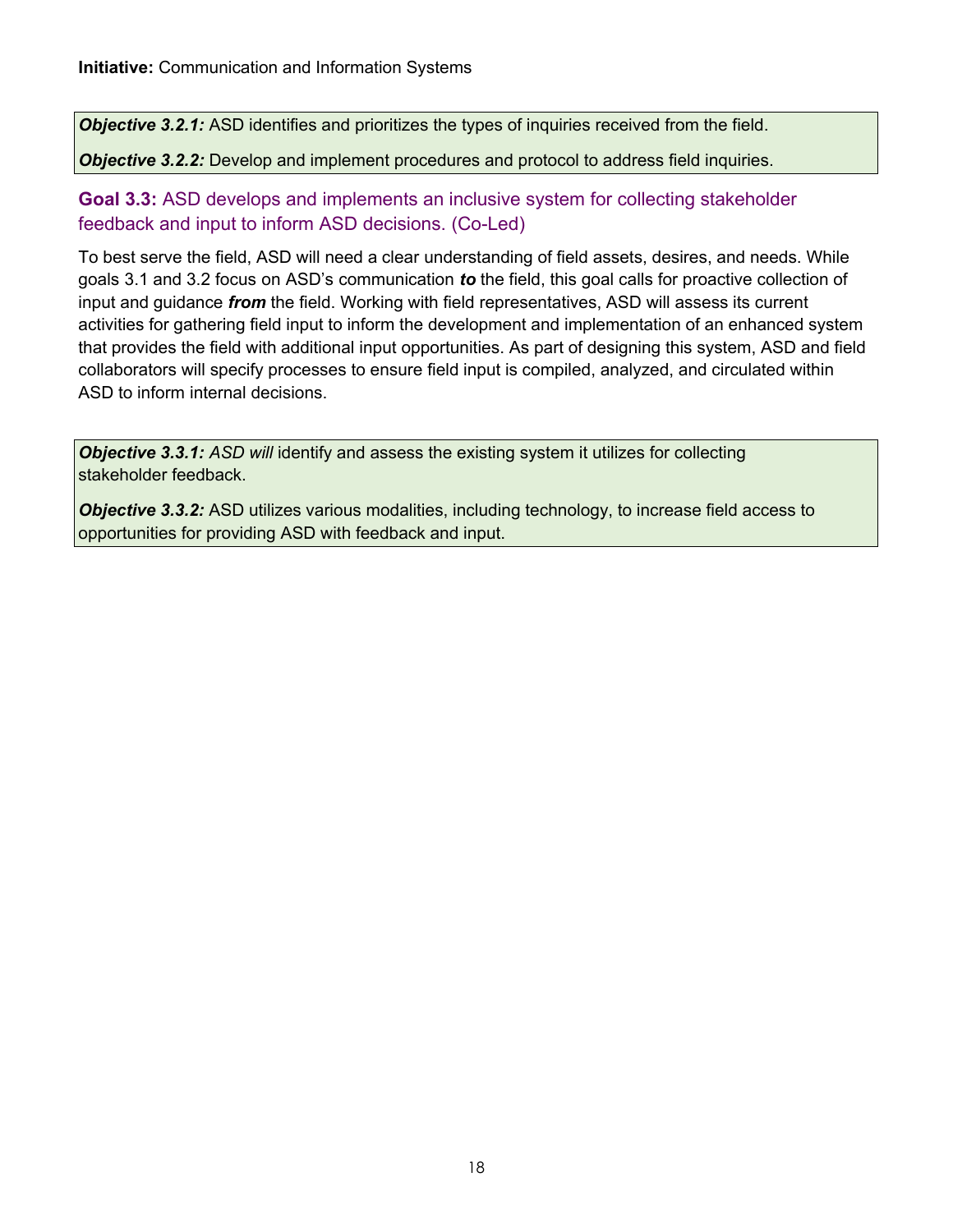## **7.4 Expanded Learning / K-12 Integration**

<span id="page-21-0"></span> Learning definition represents an essential first step towards this end. ASD will work with field representatives to articulate the benefits of integration and promote effective integration both statewide and at the national level. Desired outcomes of this work include shared commitment to student-centered **Initiative:** Expanded Learning / K-12 Integration<br> **7.4** Expanded Learning / K-12 Integration<br>
This initiative will promote cohesion between the<br>
building stakeholder understanding and intention<br>
Learning definition repre This initiative will promote cohesion between the K-12 regular day and Expanded Learning through building stakeholder understanding and intentional integration. The development of an Expanded learning, parent engagement, professional development, decision-making, and funding between K-12 regular day and Expanded Learning programs at the site/school, district, regional, and state levels.

 **Initiative Purpose:** Champion Expanded Learning as a vital and integral part of the education system.

## **Goal 4.1:** California Education Leaders promote 'Expanded Learning.' (Co-Led)

 education stakeholders represents a key step toward increased integration. ASD and stakeholders will collaborate to create a description of the rationale for, and benefits of, Expanded Learning programs and K-12 regular day integration. This description will function as a cornerstone for building statewide support as ASD and field collaborators reach out to key statewide K-12 leadership and stakeholders. A key milestone for this goal will be the adoption of an Expanded Learning definition by California Shared language and vision around Expanded Learning and K-12 integration among California's education leadership.

*Objective 4.1.1:* Document the case for Expanded Learning / K-12 integration.

*Objective 4.1.2:* Seek and demonstrate education leadership buy-in for the definition of

Expanded Learning and the case for Expanded Learning / K-12 integration.

#### **Goal 4.2:** CDE divisions support Expanded Learning / K-12 integration. (ASD Only - CDE Internal Process)

 ASD is collaborating with many of the other divisions at CDE to explore how California's Expanded Learning programs can leverage, and be leveraged by, the rest of the K-12 system. CDE has established several Integrated Action Teams on a variety of initiatives such as Common Core State Standards and The Whole Child. ASD participates on these teams to explore and promote opportunities to collaborate with other CDE divisions. Additionally, ASD staff meets with staff from other divisions on a continual basis to share ideas and explore possible points of intersecting work.

#### **Goal 4.3:** K-12 stakeholders support Expanded Learning and Expanded Learning / K-12 integration. (Co-Led)

 ASD and the field will collaborate with all levels of California's K-12 education system to ensure that Expanded Learning is an integral part of young people's educations. This work will encourage and financial resources, and support for further integration. support K-12 and Expanded Learning programs to share communication pathways, physical and